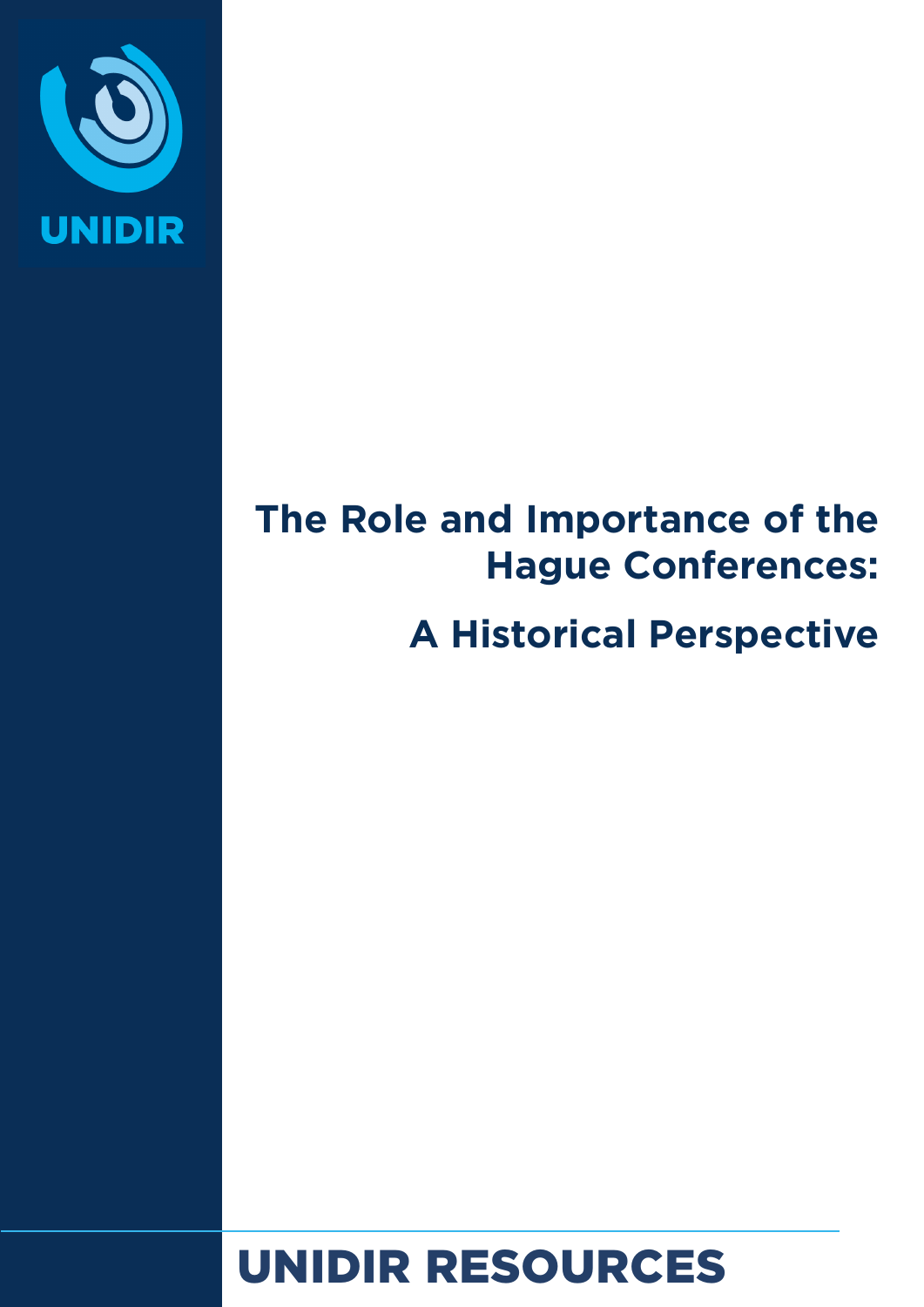#### **Acknowledgements**

Support from UNIDIR's core funders provides the foundation for all of the Institute's activities. In addition, this project received support from the Government of the Russian Federation.

UNIDIR would like to thank the author of the paper, Nobuo Hayashi.

#### **About the author**

Nobuo Hayashi is a Senior Legal Advisor at the International Law and Policy Institute, based in Oslo, Norway (2012–present). He specializes in international humanitarian law, international criminal law, and public international law. He has over fifteen years' experience in these areas, performing advanced research, publishing and editing scholarly works, authoring court submissions, advising international prosecutors, and speaking at academic and diplomatic conferences. His most significant works cover military necessity, threat of force, and the law and ethics of nuclear weapons. He also regularly teaches at defence academies, Red Cross conferences and professional workshops, as well as university faculties of law, political science, and peace and security studies. He trains commissioned officers, military lawyers, judges, prosecutors, defence counsel, diplomats and other government officials, humanitarian relief specialists, and NGO representatives from all over the world.

Major positions held: Researcher, PluriCourts, University of Oslo Law Faculty (2014–2016); Visiting Lecturer, UN Interregional Crime and Justice Research Institute (2007–2016); Visiting Professor, International University of Japan (2005–2015); Researcher, Peace Research Institute Oslo (2008–2012); Legal Advisor, Norwegian Centre for Human Rights (2006–2008); Legal Officer, Prosecutions Division, Office of the Prosecutor (OTP), International Criminal Tribunal for the Former Yugoslavia (ICTY) (2004–2006); and Associate Legal Officer, ICTY OTP Legal Advisory Section (2000–2003).

#### **About UNIDIR**

The United Nations Institute for Disarmament Research (UNIDIR)—an autonomous institute within the United Nations—conducts research on disarmament and security. UNIDIR is based in Geneva, Switzerland, the centre for bilateral and multilateral disarmament and non-proliferation negotiations, and home of the Conference on Disarmament. The Institute explores current issues pertaining to the variety of existing and future armaments, as well as global diplomacy and local tensions and conflicts. Working with researchers, diplomats, government officials, NGOs and other institutions since 1980, UNIDIR acts as a bridge between the research community and governments. UNIDIR's activities are funded by contributions from governments and donor foundations.

#### **Note**

The designations employed and the presentation of the material in this publication do not imply the expression of any opinion whatsoever on the part of the Secretariat of the United Nations concerning the legal status of any country, territory, city or area, or of its authorities, or concerning the delimitation of its frontiers or boundaries.

The views expressed in this publication are the sole responsibility of the author. They do not necessarily reflect the views or opinions of the United Nations or UNIDIR's sponsors.

[www.unidir.org](http://WWW.UNIDIR.ORG)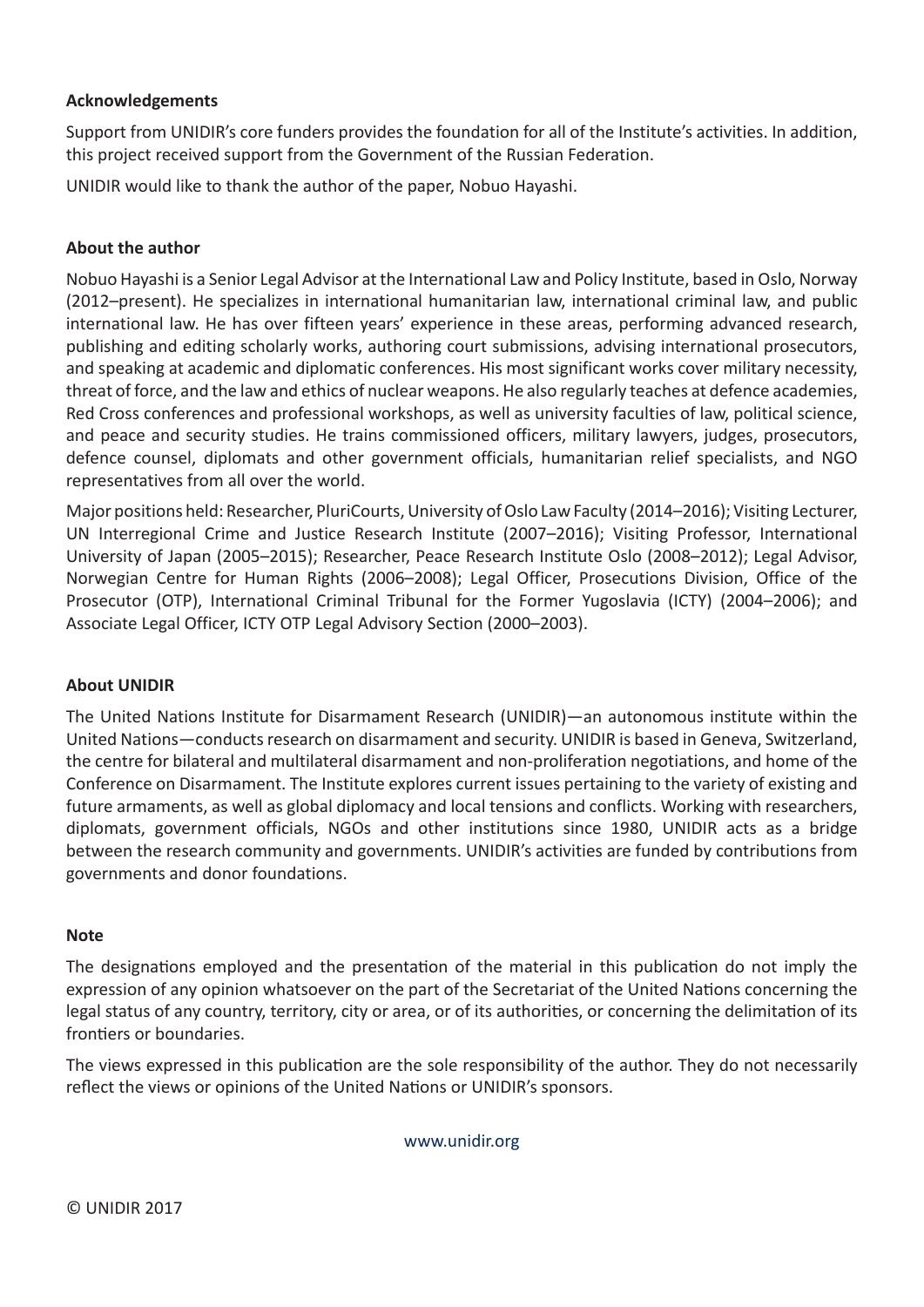## *The Role and Importance of the Hague Conferences: A Historical Perspective*

War is nothing but a duel on a larger scale. Countless duels go to make up war, but a picture of it as a whole can be formed by imagining a pair of wrestlers.

Carl von Clausewitz, *On War[1](#page-2-0)*

In his posthumous publication in 1832, Carl von Clausewitz, Prussian strategist widely regarded as the father of modern military thinking, likened war to duelling and wrestling. Despite the popular image to the contrary, Clausewitz did not advocate unlimited war. He saw war in real life as organized and rational human violence shaped by social conditions and used between States to pursue political ends.

Clausewitz's exposition preceded a period of sustained efforts to codify and develop the rules of war. These efforts, which began in the mid-nineteenth century, peaked with the 1899 and 1907 Hague Peace Conferences. Participating delegates adopted numerous binding instruments covering various aspects of peaceful dispute settlement and warfighting. They were less successful on the limitation of armaments and military budgets.

This paper seeks to place the two meetings within the context of our endeavour to regulate warfare. Specifically, it will:

• summarize the conferences;

 $\overline{a}$ 

- identify the main factors that made them moderately successful;
- show how these factors have changed over time; and
- assess the conferences' contemporary relevance in view of such changes.

### **1. The Hague Peace Conferences and Their Results**

The Hague conferences came on the heels of several codification activities that Russia had spearheaded.

<span id="page-2-0"></span><sup>1</sup> Carl von Clausewitz, *On War*, Michael Howard and Peter Petit (eds. trans.), Alfred A. Knopf, 1993, p. 83.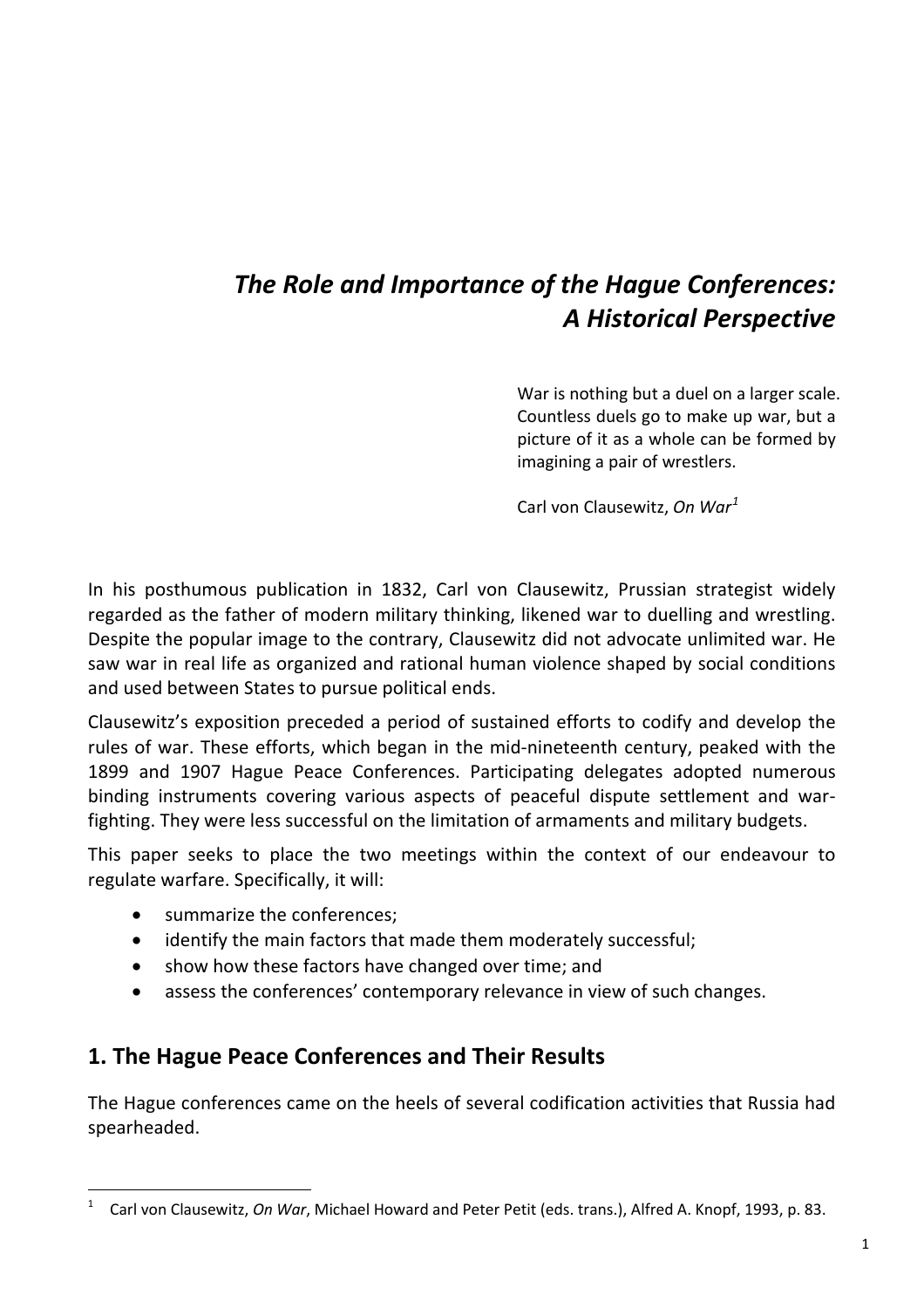In 1868, Tsar Alexander II convened an international military commission at Saint Petersburg. That gathering adopted a declaration (The Saint Petersburg Declaration) banning explosive projectiles weighing less than 400 grams in war. Its preamble articulated the interplay between military necessity and humanity that was to guide the development of the law of war.

The Tsar also initiated the 1874 Brussels Conference. This gathering concluded with a nonbinding declaration on numerous aspects of these laws (The Brussels Declaration). Six years later, the Institute of International Law, a private association of eminent jurists founded in 1873, issued a manual at Oxford (The Oxford Manual) in which they updated and augmented the Brussels Declaration.

#### **1.1 First Peace Conference, 18 May–29 July 1899**

 $\overline{a}$ 

In 1898, Tsar Nicholas II, Alexander II's grandson, proposed a peace conference in The Hague. Twenty-six States<sup>[2](#page-3-0)</sup> met from 18 May to 29 July 1899.

The Conference agreed on the adoption of the following instruments:

- I. Convention for the pacific settlement of international disputes;
- II. Convention for the adaptation to maritime warfare of the principles of the 1864 Geneva Convention;
- III. Convention with respect to the laws and customs of war on land;
- IV. Declaration concerning the prohibition of the use of bullets which can easily expand or change their form inside the human body such as bullets with a hard covering which does not completely cover the core, or containing indentations;
- V. Declaration concerning the prohibition of the discharge of projectiles and explosives from balloons or by other new analogous methods; and
- VI. Declaration concerning the prohibition of the use of projectiles with the sole object to spread asphyxiating poisonous gases.

However, the gathering left Nicholas II's principal disarmament objectives unfulfilled. The delegates failed to adopt instruments regarding the prevention of new types and calibres of rifles and naval guns. Nor were they able to agree on fixing the size of military forces and naval armaments or their budgets. Germany, as well as the US, then an emerging power that had just won the Spanish-American War (1898), dampened prospects of success.

In its final act, the conference urged governments to study these issues. The document also envisioned a subsequent meeting at which the rights and duties of neutrals, the inviolability of private property in maritime warfare, and naval bombardment of ports, towns and villages, might be considered.

<span id="page-3-0"></span><sup>2</sup> They are: Austria-Hungary, Belgium, Bulgaria, China, Denmark, France, Germany, Greece, Italy, Japan, Luxemburg, Mexico, Montenegro, the Netherlands, Persia, Portugal, Romania, Russia, Serbia, Siam, Spain, Sweden and Norway, Switzerland, Turkey, the United Kingdom of Great Britain and Ireland, and the United States of America.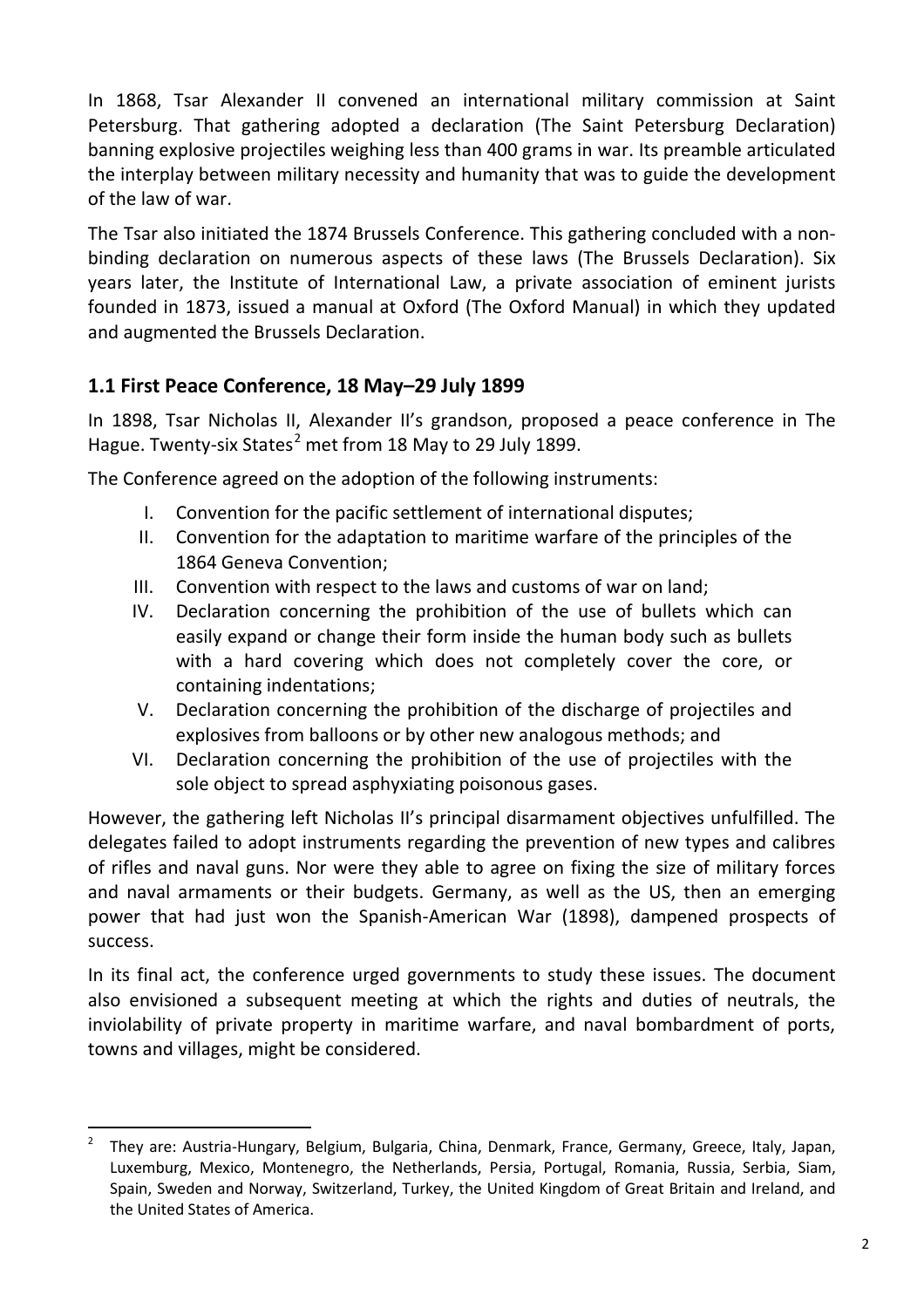#### **1.2 Second Peace Conference, 15 June–18 October 1907**

US President Theodor Roosevelt, Jr., proposed a follow-up conference in 1904. He then deferred to Nicholas II, whose country found itself embroiled in a war with Japan (1904– 1905) at the time. The conference was convened by Queen Wilhelmina of the Netherlands, upon Nicholas II's invitation. Forty-three States—i.e., in addition to those present at the 1899 conference, newly independent Norway plus seventeen Latin American and Caribbean States<sup>[3](#page-4-0)</sup> — participated.

The conference met from 15 June to 18 October 1907 with a view to improving the 1899 conventions, renewing the 1899 declarations, and drafting a new convention on the laws and customs of maritime warfare. Participants adopted thirteen conventions and one declaration:

- I. Convention for the pacific settlement of international disputes;
- II. Convention respecting the limitation of the employment of force for the recovery of contract debts ("Drago-Porter Convention");
- III. Convention relative to the opening of hostilities;
- IV. Convention respecting the laws and customs of war on land;
- V. Convention relative to the rights and duties of neutral powers and persons in case of war on land;
- VI. Convention relative to the legal position of enemy merchant ships at the start of hostilities;
- VII. Convention relative to the conversion of merchant ships into war-ships;
- VIII. Convention relative to the laying of automatic submarine contact mines;
	- IX. Convention concerning bombardment by naval forces in time of war;
	- X. Convention for the adaptation to maritime warfare of the principles of the 1906 Geneva Convention;
	- XI. Convention relative to certain restrictions with regard to the exercise of the right of capture in naval war;
- XII. Convention relative to the establishment of an International Prize Court;
- XIII. Convention concerning the rights and duties of neutral powers in naval war; and
- XIV. Declaration prohibiting the discharge of projectiles and explosives from balloons.

Notably absent from the agenda were topics concerning limitations on armaments and military budgets. This time, it was Russia that found itself busy rebuilding its armed forces after the Russo-Japanese War and less inclined to pursue such ideas. The 1907 conference's final act merely confirmed the resolution of its 1899 predecessor and declared it "eminently desirable that the Governments should resume the serious examination of this question". Although a third conference was envisaged, it was not to be, owing to the breakout of the First World War.

<span id="page-4-0"></span><sup>3</sup> They are: Argentina, Bolivia, Brazil, Chile, Colombia, Cuba, the Dominican Republic, Ecuador, El Salvador, Guatemala, Haiti, Nicaragua, Panama, Paraguay, Peru, Uruguay, and Venezuela.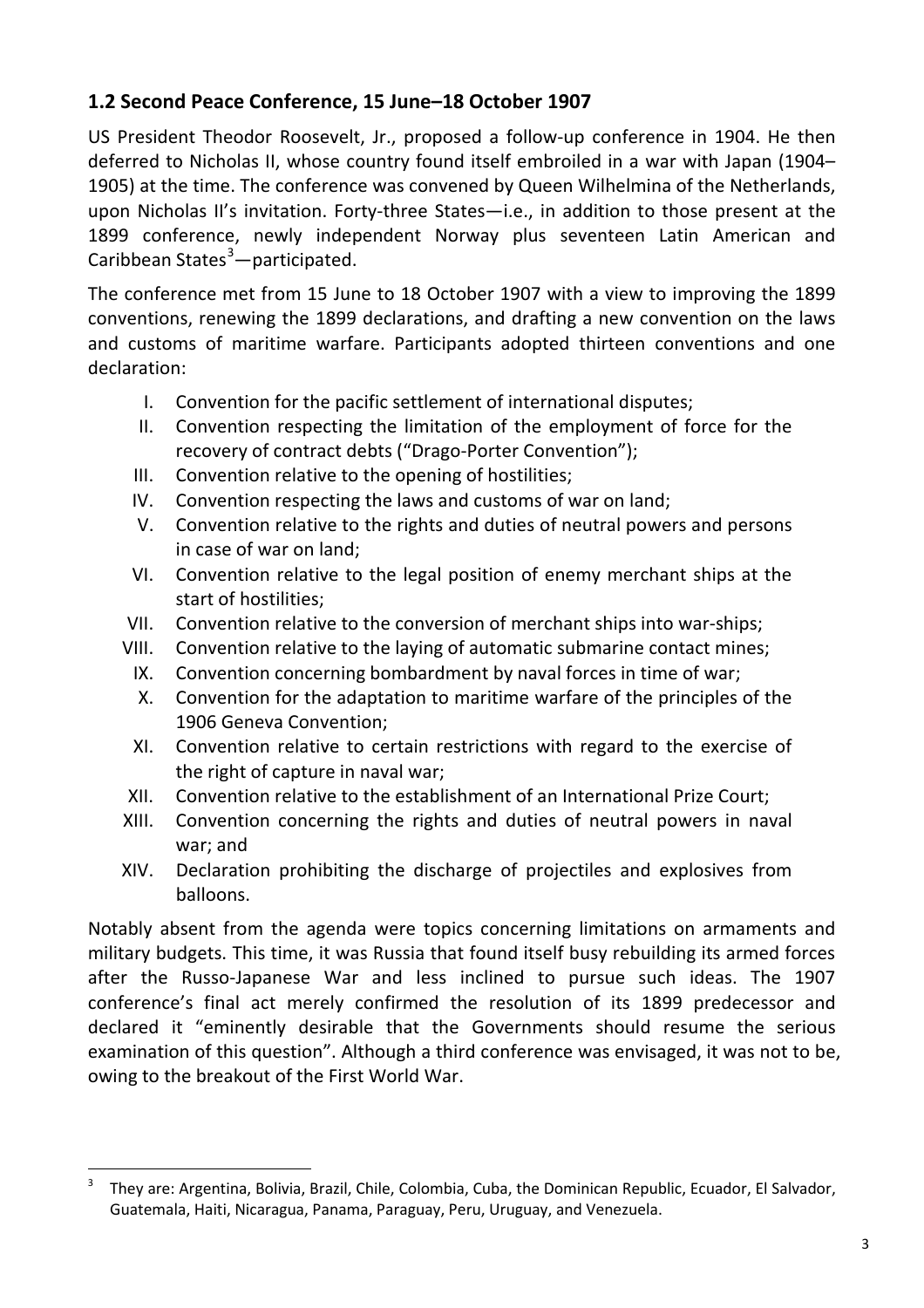## **2. Spirit of Their Times**

Although the 1899 and 1907 conferences achieved nothing significant on the limitation of armaments and military expenditure, they proved relatively productive on institutionalizing the peaceful settlement of international disputes, as well as codifying and developing the rules of war.

Four major factors combined to make these conferences the "first truly international assemblies meeting in time of peace for the purpose of preserving peace"<sup>[4](#page-5-0)</sup> a reality.

#### **2.1 Clausewitz's Shadows**

Those attending the conferences were mostly diplomats, military officers and international lawyers. They shared perceptions about war that were broadly Clausewitzian in character. Three aspects of these perceptions are highlighted here.

First, war as understood by Clausewitz only occurred between States. Prussia's then prevailing intellectual sentiment regarded the State as the higher and unifying expression of communal life and the basic unit of interaction with other similarly organized communities.*[5](#page-5-1)* War formed an integral part of that interaction. To be sure, numerous warlike events, such as uprisings and revolutions, did take place. The point is that Clausewitz *limited* his reflections to those instances of human violence in which two or more States fought one another.

International law in the nineteenth century also limited itself to regulating interactions between States. What occurred within the territory of a State remained an internal matter for its government. Of the instruments in question, the Oxford Manual was perhaps the most explicit: "The state of war does not admit of violence, save between the armed forces of belligerent States. Persons not forming part of a belligerent armed force should abstain from such acts". Consequently, conflicts not exclusively involving two or more States were largely left aside. The American Civil War (1861–1865) is a notable exception in this regard. In 1863, US President Abraham Lincoln issued the so-called Lieber Code, then the most comprehensive codification of the rules of war, to regulate the conduct of Union forces. Many European powers later adopted the code; it also influenced subsequent codification efforts at Brussels and Oxford.<sup>[6](#page-5-2)</sup>

Second, Clausewitz portrayed war as essentially about weakening enemy military strength. It followed that economy of force would become a major consideration: "If … civilized nations do not put their prisoners to death or devastate cities and countries, it is because intelligence plays a larger part in their methods of warfare and has taught them more effective ways of using force than the crude expression of instinct".<sup>[7](#page-5-3)</sup> For Clausewitz,

<span id="page-5-0"></span><sup>4</sup> James Brown Scott, "Prefactory Note", *The Proceedings of the Hague Peace Conferences: Translation of the Official Texts: The Conference of 1899*, Oxford University Press, 1920, p. v.

<span id="page-5-1"></span><sup>5</sup> Azar Gat, A *History of Military Thought: From the Enlightenment to the Cold War*, Oxford University Press, 2001, p. 241.

<span id="page-5-2"></span><sup>6</sup> Patryk I Labuda, "Lieber Code", *Max Planck Encyclopedia of Public International Law*, Oxford University Press, 2014.

<span id="page-5-3"></span><sup>7</sup> Clausewitz, p. 85.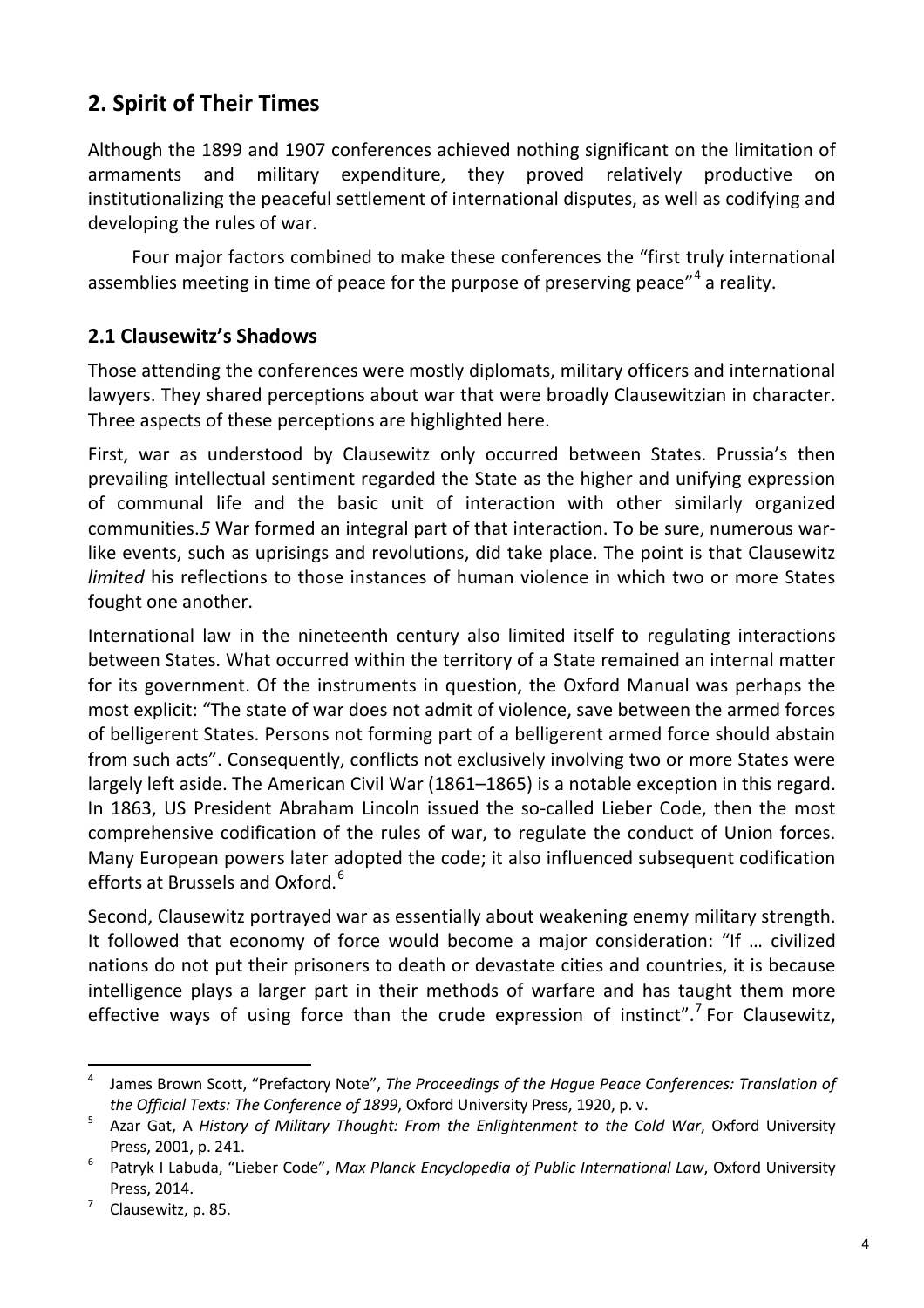committing needless brutalities such as those just listed was first and foremost a sign of ineffective and unintelligent fighting.

Similarly, codifiers sought to ensure that war involved armed violence between duly authorized personnel. The Oxford Manual underscored the importance of a "distinction between the individuals who compose the 'armed force' of a State and its other 'ressortissants'". The manual then defined the armed forces as comprising the army and bodies such as irregular forces that fulfilled certain conditions. Substantively comparable provisions were inserted into the Brussels Declaration, as well as the 1899 and 1907 Hague Regulations on land warfare.

The Saint Petersburg Declaration proclaimed, among other things, that "the only legitimate object which States should endeavour to accomplish during war is to weaken the military forces of the enemy" and that, "for this purpose it is sufficient to disable the greatest possible number of men". Both the Brussels and Oxford documents contained a disclaimer that "[t]he laws of war do not recognize in belligerents an unlimited power in the adoption of means of injuring the enemy", followed by prohibitions of conduct deemed needlessly harmful. This formula was retained in the 1899 and 1907 Hague Regulations.

Third, Clausewitz considered war susceptible to reason and responsible political authority. In his view, war contained an "element of subordination, as an instrument of policy, which makes it subject to reason alone … [war's] political aims are the business of government alone". These observations echoed the contemporaneous rise of the centralized State, and the incorporation of various armed units into a single army placed at its disposal. $^8$  $^8$ 

The nineteenth century instruments generally assumed a State to be in control of its army. Their treatment on irregular forces was more cautious. To possess rights and duties under the laws of war, such formations must, *inter alia*, be placed under command responsible to a belligerent party. The Oxford Manual also specified that "[e]very belligerent armed force is bound to conform to the laws of war". Both the 1899 and 1907 Hague Conventions on land warfare bound their contracting parties to "issue instructions to their armed land forces" that are in conformity with the regulations annexed thereto. The 1907 convention also stipulated that each belligerent party is "responsible for all acts committed by persons forming part of its armed forces" and that it is to pay compensation for unlawful acts committed by them.

### **2.2 Litigation of Nations**

By the nineteenth century, Europe's medieval just war theory—whereby only prior injustice would entitle a State to go to war—had rescinded into the background. In its place came the acknowledgement that States had the right to resort to war as a means of settling disputes between them.

Warring sovereigns were as anxious to ensure fairness in their violent contestations through previously agreed-upon rules, as they were to reduce risks of war and to minimize its needless cruelty. The so-called general participation clause limiting the application of

<span id="page-6-0"></span> $8$  Gat, p. 247.  $\overline{a}$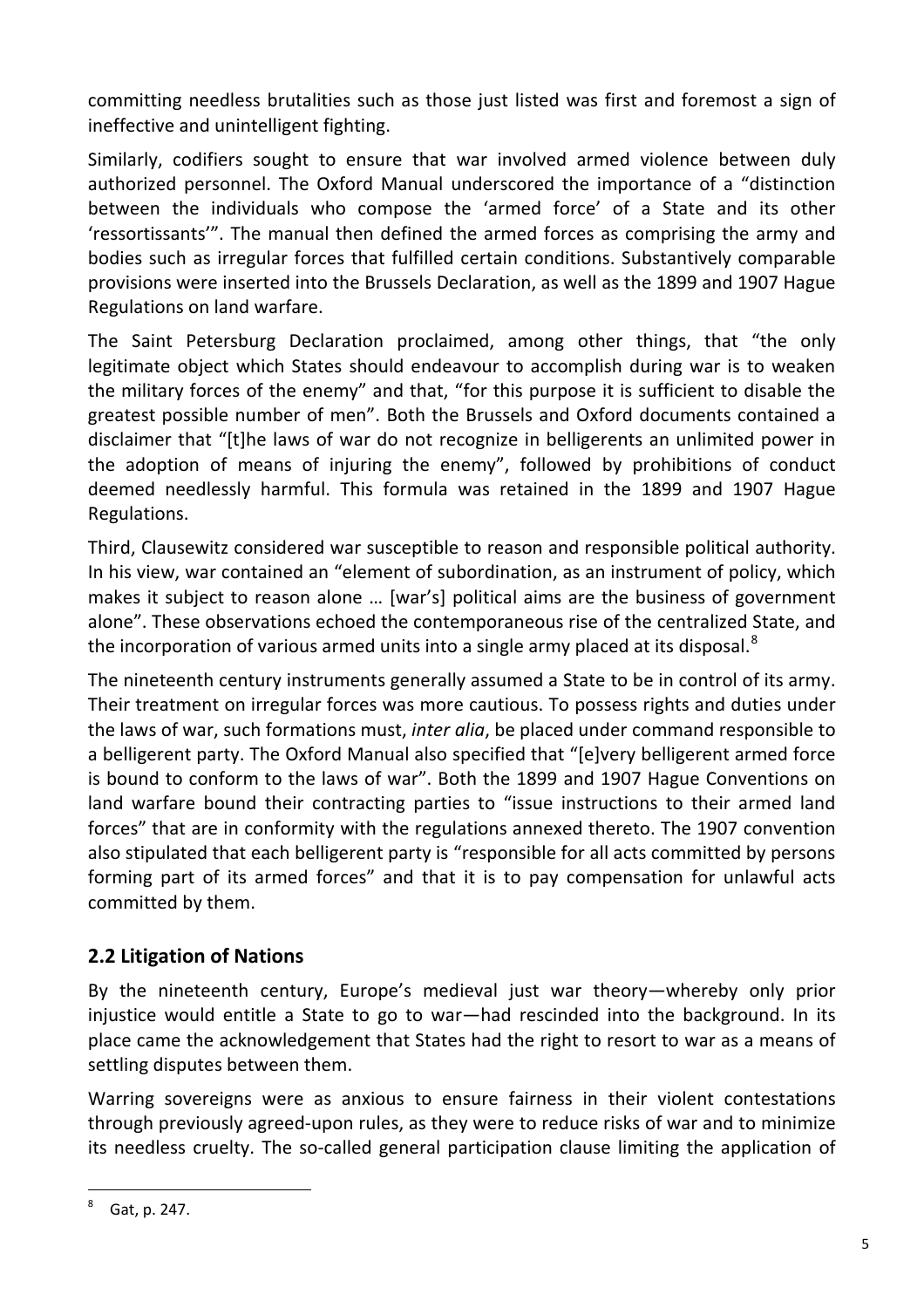law of war treaties to situations where all States involved were bound by them, echoed the notion that the rules existed at least in part to ensure fairness between belligerents. According to the Final Protocol adopted at the 1874 Brussels conference:

War being thus regulated would involve less suffering, would be less liable to those aggravations produced by uncertainty, unforeseen events, and the passions excited by the struggle; it would tend more surely to that which should be its final object, viz., the re-establishment of good relations, and a more solid and lasting peace between the belligerent States.

This, together with the growing enthusiasm for international arbitration, reinforced the idea that peace and war stood at the opposite extremes of a spectrum in the communal life of sometimes disputatious nations. Much of their attention was devoted to anchoring the commencement and prosecution of war firmly at the end of interstate dispute settlement processes.

The 1899 Convention for the pacific settlement of international disputes set up a series of non-obligatory techniques. They included good offices and mediation, commissions of inquiry, and arbitration. A Permanent Court of Arbitration was also created to facilitate the latter. The 1907 Convention left these features fundamentally untouched. Attempts at making arbitration obligatory and creating a standing court failed in both 18[9](#page-7-0)9 and 1907.<sup>9</sup>

None of these options changed the fact that States retained the right to go to war as a settlement of last resort. Though admittedly crude, expensive and distasteful, war had truly become a "litigation of nations".<sup>[10](#page-7-1)</sup> As litigants "in the court of battle", States proved unenthusiastic about creating a quantitatively level field in terms of armament, manpower and budget without verification measures.<sup>[11](#page-7-2)</sup>

#### **2.3 State-Centricity and the Limits of Codification**

The motives behind the convening of the 1899 conference remain disputed. Some believe Nicholas II was influenced by Jan Bloch's work on the mounting burdens of modern war on society.<sup>[12](#page-7-3)</sup> Sceptics note Russia's military inferiority at the time vis-à-vis its European rivals, and characterize the conference as an attempt to narrow the difference.<sup>[13](#page-7-4)</sup> The truth may very well lie somewhere in the middle. $14$ 

<span id="page-7-0"></span><sup>&</sup>lt;sup>9</sup> David D. Caron, "War and International Adjudication: Reflections of the 1899 Peace Conference", *American Journal of International Law,* vol. 94, no. 4 (2000), pp. 20–22.  $\overline{a}$ 

<span id="page-7-1"></span><sup>&</sup>lt;sup>10</sup> Ian Brownlie, *International Law and the Use of Force by States*, Oxford University Press, 1961.

<span id="page-7-2"></span>Scott Andrew Keefer, "Building the Palace of Peace: The Hague Conference of 1899 and Arms Control in the Progressive Era", *Journal of the History of International Law,* vol. 8, no. 1 (2006), pp. 16–17.

<span id="page-7-3"></span><sup>12</sup> Betsy Baker, "Hague Peace Conferences (1899 and 1907)", *Max Planck Encyclopedia of Public International Law,* 2009.

<span id="page-7-4"></span><sup>13</sup> Thomas K. Ford, "The Genesis of the First Hague Peace Conference", *Political Science Quarterly,* vol. 51, no. 354 (1936); Chris af Jochnick and Roger Normand, "The Legitimation of Violence: A Critical History of the Laws of War", *Harvard International Law Journal, vol. 35, no.* 49 (1994), pp. 69–70.

<span id="page-7-5"></span><sup>&</sup>lt;sup>14</sup> Geoffrey Best, "Peace Conferences and the Century of Total War: The 1899 Hague Conference and What Came After", *International Affairs,* vol. 75, no. 619 (1999), pp. 621–622; Detlev F. Vagts, "The Hague Conventions and Arms Control", *American Journal of International Law,* vol. 94, no. 31 (2000), p. 33.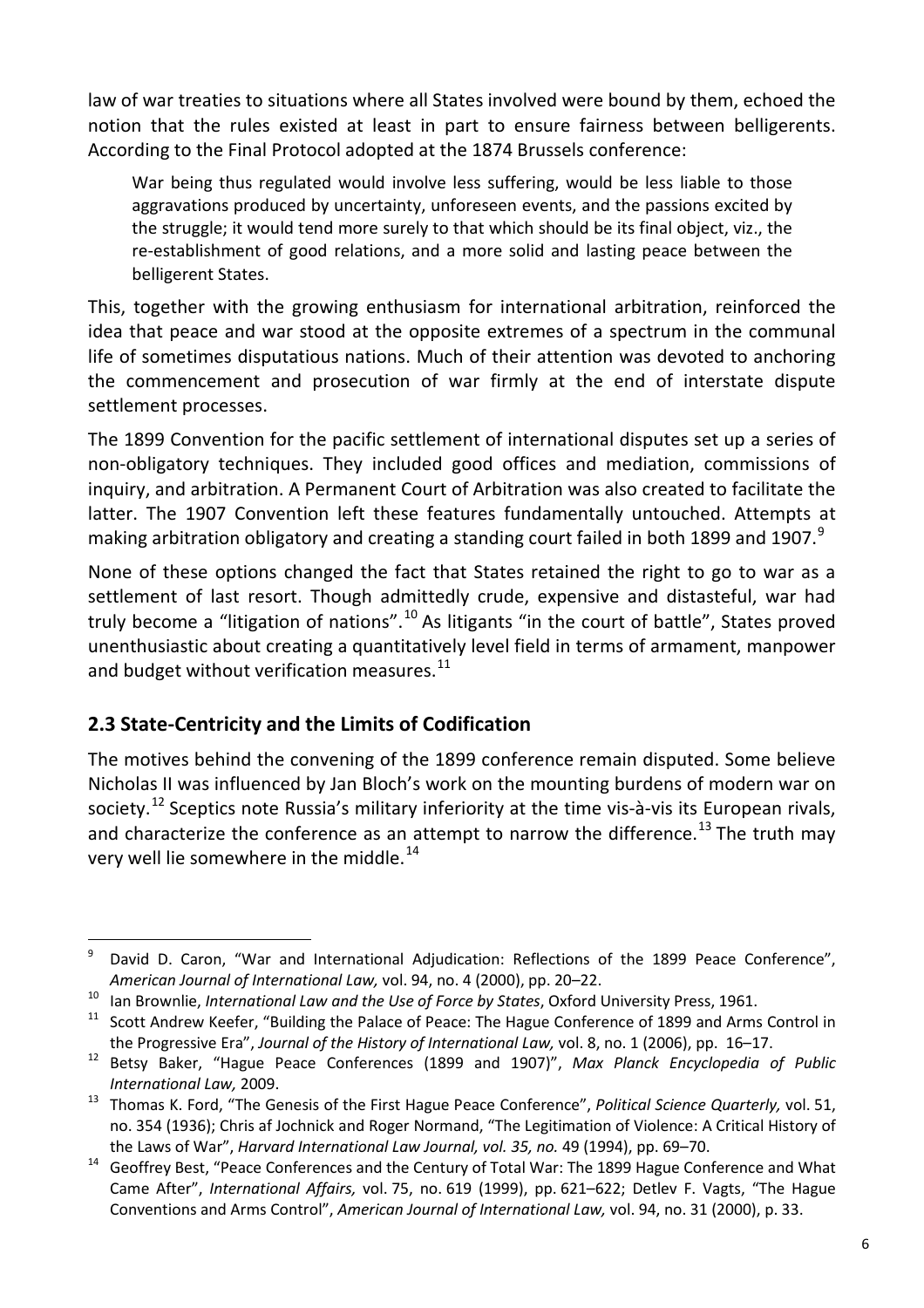Vulnerable States looked to law as a tool with which to buttress national security vis-à-vis their more dominant counterparts. In 1899, Fyodor Fyodorovich Martens spoke for the former group when he said:

Do the weak become stronger because the *duties* of the strong are not determined? Do the strong become weaker because their *rights* are specifically defined and consequently limited? I do not think so. I am fully convinced that it is particularly in the interest of the weak that these rights and duties be defined. It is impossible to compel the stronger to respect the rights of the weaker if the *duties* of the latter are not recognized.[15](#page-8-0)

Be that as it may, the two Hague conferences were State-centric affairs. As noted earlier, international law was strictly a set of rules that regulated the interaction among sovereigns. This, admittedly, is not to suggest that they took place in a vacuum where civil society was absent. By 1899, various peace movements had already organized their congresses. The advent of the Industrial Revolution, as well as the rise of nation states investing in large, standing armed forces with more destructive weapons, led Western intellectual elites to view war as increasingly untenable and undesirable. The idea of diplomatic endeavours to enhance prospects of peace and reduce risks of war resonated with the popular opinion at the time. Quakers, individual peace activists and members of the press actively sought to influence and report on the deliberations.<sup>[16](#page-8-1)</sup>

States were unable to codify all aspects of their belligerent conduct. Matters left uncodified at the time included the treatment of populations in territories facing invasion and occupation. At the 1899 conference, Belgium highlighted the predicament of small States often falling victim to occupation. It urged that the conference omit or revise several provisions of the 1874 Brussels Declaration with a view to restricting the rights of occupying armies on taxes and requisitions. Belgium also proposed leaving the right of populations to resist invaders with arms "under the governance of that tacit and common law which arises from the principles of the law of nations".<sup>[17](#page-8-2)</sup> The UK proposed explicitly affirming the affected population's right of resistance, only to be met with Germany's objection that "it is absolutely impossible … to go one step further and follow those who declare for an absolutely unlimited right of defense".<sup>[18](#page-8-3)</sup>

In a spirit of compromise, Martens suggested a proclamation that "in cases not included in the present agreement, populations and belligerents remain under the protection and empire of the principles of international law, as they result from the usages established between civilized nations, from the laws of humanity, and the requirements of the public conscience". [19](#page-8-4)

The 1899 and 1907 Conventions on land warfare incorporated into their preambles a savings clause that has come to be named after Martens. The text reads:

It has not … been found possible at present to concert regulations covering all the circumstances which arise in practice;

<span id="page-8-0"></span><sup>&</sup>lt;sup>15</sup> *Proceedings of the Conference of 1899, p.* 506.<br><sup>16</sup> Caron pp. 15–16

<span id="page-8-1"></span>Caron, pp. 15–16.

<span id="page-8-2"></span><sup>&</sup>lt;sup>17</sup> *Proceedings of the Conference of 1899, p.* 502.

<span id="page-8-3"></span><sup>18</sup> *Ibid*., p. 420.

<span id="page-8-4"></span>*Ibid.*, p. 548.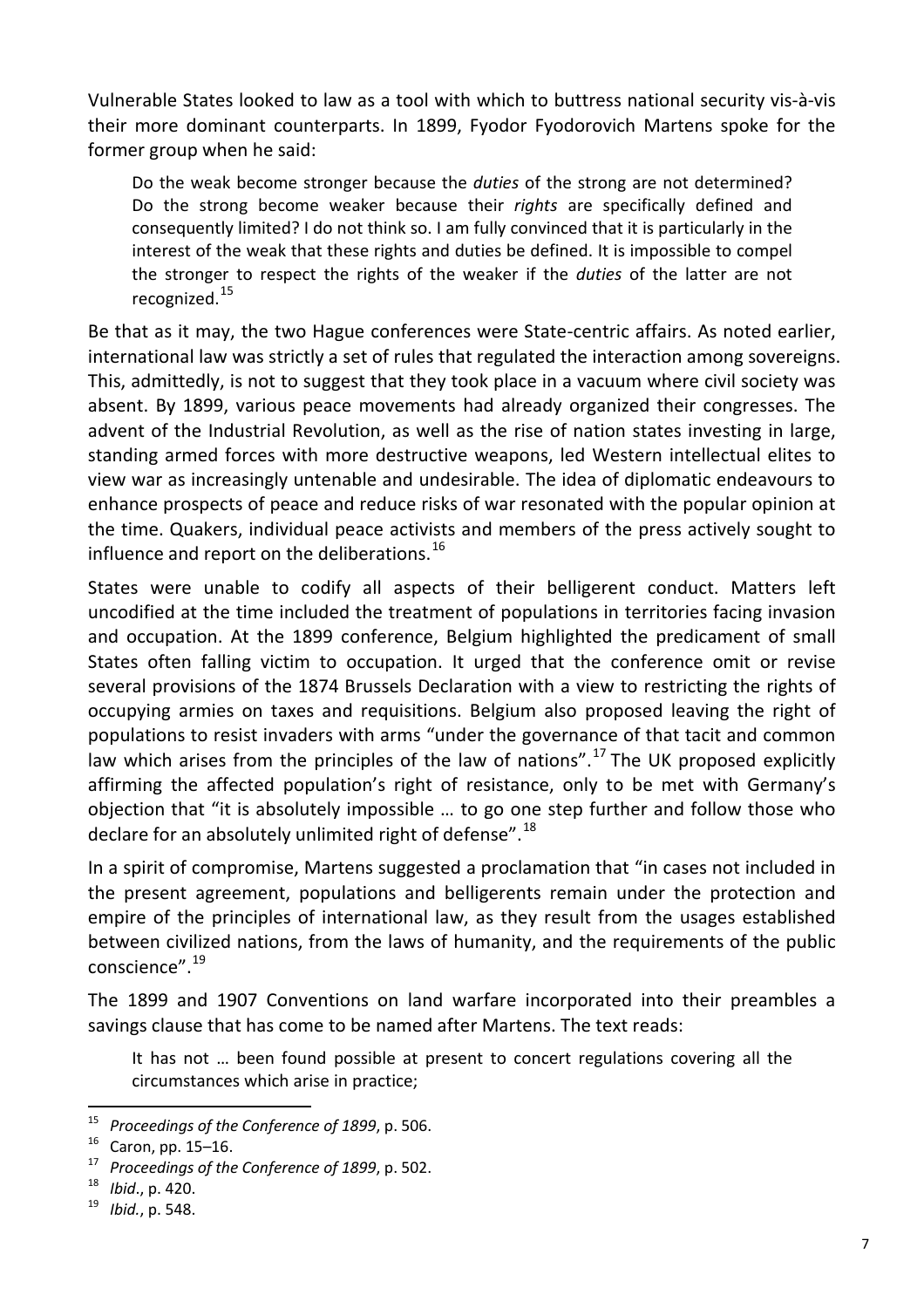On the other hand, the high contracting Parties clearly do not intend that unforeseen cases should, in the absence of a written understanding, be left to the arbitrary judgment of military commanders.

Until a more complete code of the laws of war has been issued, the high contracting Parties deem it expedient to declare that, in cases not included in the regulations adopted by them, the inhabitants and the belligerents remain under the protection and the rules of the principles of the law of nations, as they result from the usages established among civilized peoples, from the laws of humanity, and from the dictates of the public conscience.

Various versions of the clause can now be found in contemporary treaties dealing with the rules of war and weapons regulations. The most recent formulation appears in the preamble of the 2008 Convention on Cluster Munitions.

#### **2.4 Necessary and Unnecessary Evil**

The Hague undertakings were driven by the "desire to diminish the evils of war so far as military necessities permit" (preamble of the 1899 Convention on land warfare). It is military requirements that set the parameters within which war's evils would be diminished, not the other way around. Preserving room for militarily necessary violence and destruction was a foregone conclusion once States had entrenched war as a legitimate mode of settling disputes between them.

As noted above, in those days, disabling the greatest possible number of enemy soldiers was the essence of war-fighting. States met in The Hague to delineate where war's necessary evils ended and unnecessary ones began. It is not difficult to see how they agreed on some means of warfare deemed ripe for a ban or restriction (e.g., projectiles for spreading asphyxiating gasses) but not on some others (e.g., submarines). One critical account of the two Hague conferences concludes:

Despite a public outcry for humane limits on warfare at the turn of the century, the sovereign nations that drafted the Hague laws were overwhelmingly concerned with protecting their military interests. Predictably, the resulting laws banned only those means and methods of combat that had no military utility while permitting new and destructive technologies, like aerial warfare, to develop unhindered.*[20](#page-9-0)*

This sombre task characterizing "Hague law" instruments stood in contrast to the spirit animating the 1864 Geneva Convention and its successors known as the "Geneva law".

At stake for Henri Dunant and his fellow Swiss philanthropists was the humane treatment of wounded and sick soldiers abandoned in the field, and the facilitation of relief work by medical personnel and local volunteers. There was no need to distinguish war's necessary evils from those that were unnecessary. Both the 1899 and 1907 conferences adopted without much controversy conventions expanding the principles of the 1864 Geneva Convention and its 1906 update, respectively, to naval warfare.

<span id="page-9-0"></span><sup>&</sup>lt;sup>20</sup> Jochnick and Normand, p. 68.  $\overline{a}$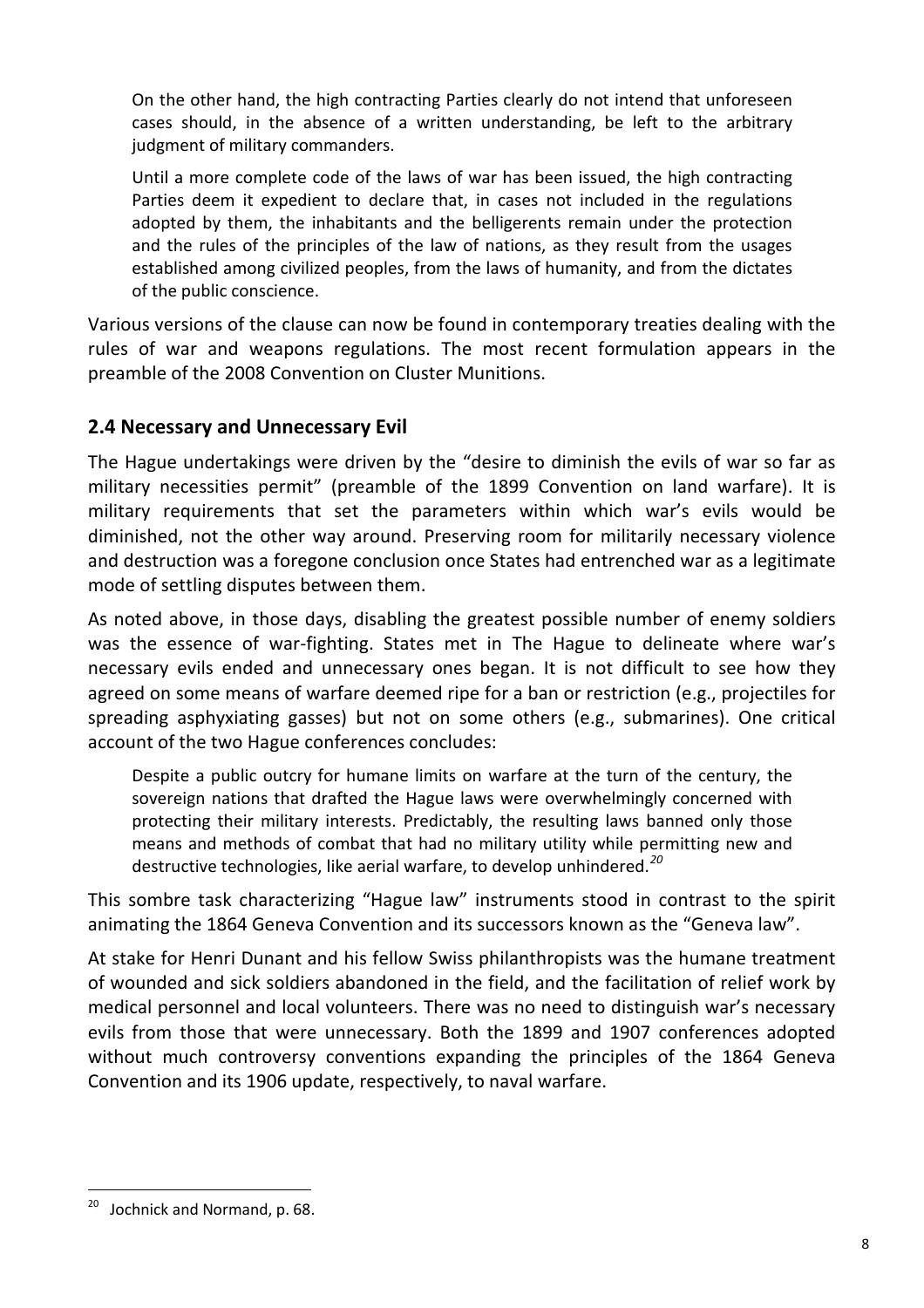## **3. The March of History**

The post-First World War era witnessed renewed attempts at limiting naval armaments among major sea powers, with mixed results. The League of Nations conference on general disarmament ended in failure amid the rise of authoritarianism and the arms race that accompanied it. The United Nations General Assembly has held three special sessions on disarmament to date, yet failed to advance the ambitious program of action first adopted in 1978. In a similar vein, the Conference on Disarmament, the world's only permanent body to negotiate multilateral disarmament, has been deadlocked for nearly two decades.

Some progress on nuclear disarmament has been made since the 1960s. Nuclear-armed States have also endeavoured to limit and reduce their arsenals. Despite these developments, however, a world free of nuclear weapons remains an unfulfilled promise.

Among the Hague law instruments, the 1899 and 1907 regulations on land warfare are perhaps of the most enduring value today. Their provisions on occupation and the conduct of hostilities have attained customary status, a fact affirmed as early as 1945 by the International Military Tribunal in Nuremberg<sup>[21](#page-10-0)</sup> and reflected in their further elaboration through the 1949 Fourth Geneva Convention and the 1977 First Additional Protocol. The same may be said of some of the core weapons restrictions agreed upon at The Hague. It is widely accepted that customary law prohibits expanding bullets, insofar as they cause superfluous injury and unnecessary suffering, in armed conflicts. The 1925 Geneva gas protocol ushered in a general decline in the use of chemical weapons. This trend, together with the adoption of the 1993 Chemical Weapons Convention and the implementation mechanism established under it, continues notwithstanding some erosion of the norms witnessed recently.

The Hague project's experiment with compulsory arbitration and standing courts bore fruit when the Permanent Court of International Justice was created in 1920 and the International Court of Justice (ICJ) in 1945. Many if not all of today's territorial and maritime boundary disputes—precisely the kinds of differences that could have led to wars in the past—are often resolved through arbitration and judicial settlement. States have set up standing bodies of a judicial or quasi-judicial character in areas such as human rights, war crimes prosecution, the law of the sea, trade and investment, as well as for administering international organizations and interpreting their founding treaties.

Nevertheless, each of the four historical circumstances that contributed to the Hague Conferences, as well as the instruments they produced on the rules of war, have changed over time. These changes help us assess the contemporary significance of what was achieved 110 years ago.

<span id="page-10-0"></span><sup>21</sup> *United States of America* et al. *v. Herman Wilhelm Göring* et al., International Military Tribunal, *Judgment*, 1 October 1946, in *Trial of the Major War Criminals before the International Military Tribunal: Nuremberg 14 November 1945–1 October 1046*, Nuremberg 1947, Vol. 1, 171, p. 253.  $\overline{a}$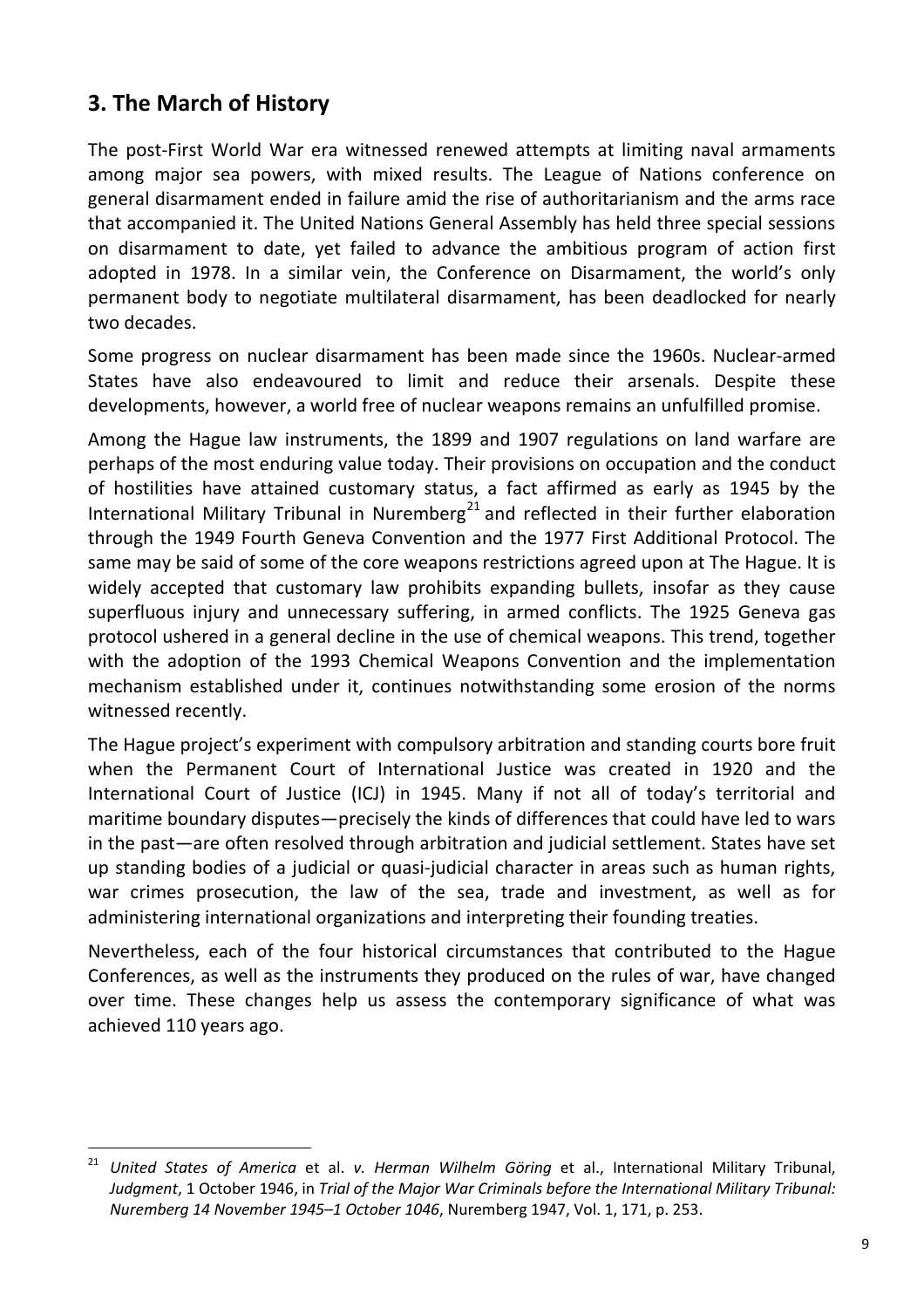#### **3.1 Non-State Actors, Civilian Targeting, and Disorder**

Civil wars and rebellions continued to occur after 1907. The age of decolonization struggles, combined with the onset of the Cold War, led generally to the decline of international armed conflicts and rise of non-international armed conflicts. Insurgencies, as well as armed engagements involving transnational networks of terrorists and other criminals, have multiplied.

These developments undercut Clausewitz's premise that war occurs between States. They also expose the State-centric focus of the laws of war to be an untenable fiction. Already during the Spanish Civil War (1936–1939), UK Prime Minister Neville Chamberlain and the Assembly of the League of Nations condemned deliberate bombardment of civilian residents of Barcelona.<sup>[22](#page-11-0)</sup> Following the adoption of Article 3 common to the 1949 Geneva Conventions, the rules of war began the process of incremental, haphazard and awkward expansion into non-international armed conflicts. Seeking to regulate the belligerent conduct not only of State forces but also their armed oppositions has inevitably raised intractable questions regarding the latter's international law status.

Today, the idea that hostilities should be limited to military objectives is often rejected outright, ignored or stretched. Some fighting forces influenced by extreme ideologies or ethnic animosities deliberately target civilians. Others, such as child soldiers and bandits, may lack awareness of the notion. Yet others exploit the ambiguities in what constitutes legitimate military objectives.

Here, too, Clausewitz's belief in intelligent and efficient fighting between like-minded and trained armies has come under strain. So has the premise of the 1899 and 1907 Hague Regulations that armed hostilities must be limited to opposing armed forces consisting of duly authorized individuals. The 1974–1977 Diplomatic Conference struggled to resolve the status of those fighting for national liberation against metropolitan forces. Similar difficulties arose in 2009 when the International Committee of the Red Cross (ICRC) sought to clarify how members of an organized armed group become targetable for the duration of their "continuous combat function", rather than only for each distinct instance of direct participation in hostilities on a spontaneous, sporadic or unorganized basis.<sup>[23](#page-11-1)</sup>

Nor are wars necessarily amenable to reason or political control. Senseless slaughter, uncoordinated violence and general anarchy characterize some of today's armed conflicts as adequately as the engagement of highly organized fighting units answerable to responsible authorities does. This has weakened the contemporary relevance of Clausewitz's observation that war is a rational activity subordinated to government policy. Correspondingly, the idea underpinning the Hague law's enforceability—i.e., that States place their armed forces under responsible command, issue instructions on compliance

<span id="page-11-0"></span><sup>&</sup>lt;sup>22</sup> See United Kingdom, House of Commons Debate 23 March 1938, vol. 333 cc1177; "Reduction and Limitation of Armaments and Protection of Civilian Populations against Bombing from the Air in Case of War", 30 September 1938, *League of Nations Official Journal, Special Supplement* 183 (1938), pp. 135– 136.

<span id="page-11-1"></span><sup>23</sup> International Committee of the Red Cross (ICRC), *Interpretive Guidance on the Notion of Direct Participation in Hostilities Under International Humanitarian Law,* 2009, pp. 33–36, 71–73.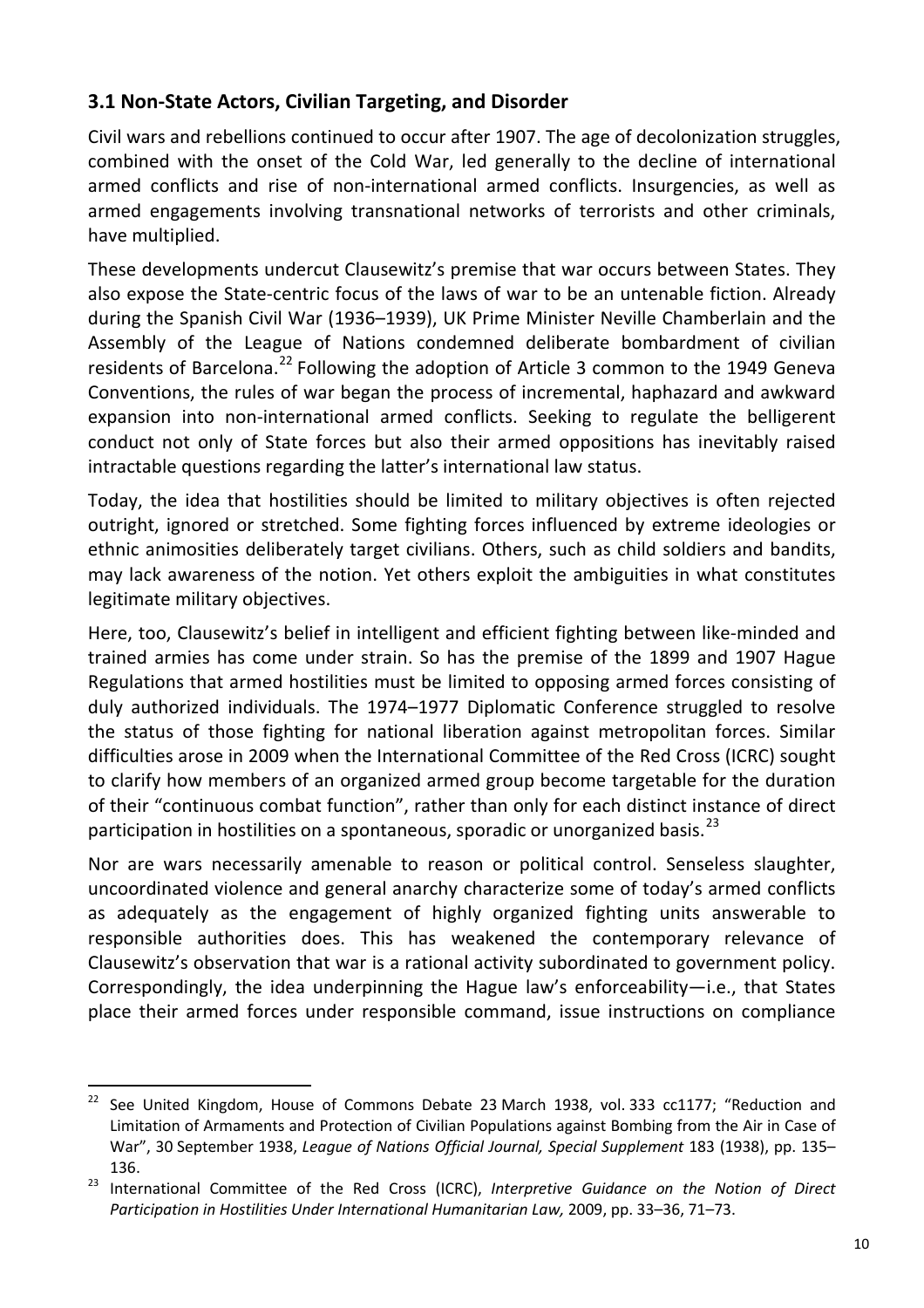with the rules of war, and assume liability for the unlawful conduct of their personnel—has become harder to uphold.

#### **3.2 From Litigation to Self-Defence**

The Drago-Porter Convention prohibited States from using force against other States to recover contract debts. By branding Germany as the aggressor, the Versailles Peace Treaty implicitly restored the just war tradition. The Covenant of the League of Nations also obligated its members to settle serious disputes peacefully; not to go to war until three months after settlement is reached; and not to go to war against League members in full compliance with the settlement's terms.

None of these instruments extinguished war's lawfulness *per se*. It is the 1928 Kellogg-Briand Pact that condemned "recourse to war for the solution of international controversies" and renounced it "as an instrument of national policy" in inter-state relations. The Nuremberg Tribunal affirmed that the pact outlawed a war of aggression and that aggression was also a crime for which individuals might be punished under international law. [24](#page-12-0)

The UN Charter reiterates the duty to settle international disputes by peaceful means, and strengthens the ban on resorting to force. Its Article 2(4) reads:

All Members shall refrain in their international relations from the threat or use of force against the territorial integrity or political independence of any state, or in any other manner inconsistent with the Purposes of the United Nations.

This prohibition is subject to two widely accepted exceptions. First, States may act in individual or collective self-defence in the event of an armed attack. Second, States may use force when duly authorized by the UN Security Council acting under Chapter VII.

These developments have made it odd to regard war as a transaction involving opponents of equal standing, and its rules as safeguarding procedural fairness between them. This awkwardness was not lost on the UN International Law Commission. At its first session in 1949,

[t]he Commission considered whether the laws of war should be selected as a topic for codification. It was suggested that, war having been outlawed, the regulation of its conduct had ceased to be relevant … The majority of the Commission declared itself opposed to the study of the problem at the present stage. It was considered that if the Commission, at the very beginning of its work, were to undertake this study, public opinion might interpret its action as showing lack of confidence in the efficiency of the means at the disposal of the United Nations for maintaining peace.<sup>[25](#page-12-1)</sup>

In the event, the need to codify and develop the rules of war only grew. Yet, the supposed legal parity between States in their belligerent conduct sits uneasily with the fact that one of them illegally resorted to arms against the other, and that the latter was exercising its right of self-defence. This difficulty calls the strict separation between *jus ad bellum* (law

<sup>24</sup> *Göring* et al., pp. 220–224.  $\overline{a}$ 

<span id="page-12-1"></span><span id="page-12-0"></span><sup>25</sup> *Report of the International Law Commission on the work of its first Session, 12 April 1949, Official Records of the General Assembly, Fourth Session, Supplement No. 10*, A/CN.4/13 and Corr. 1–3, para. 18.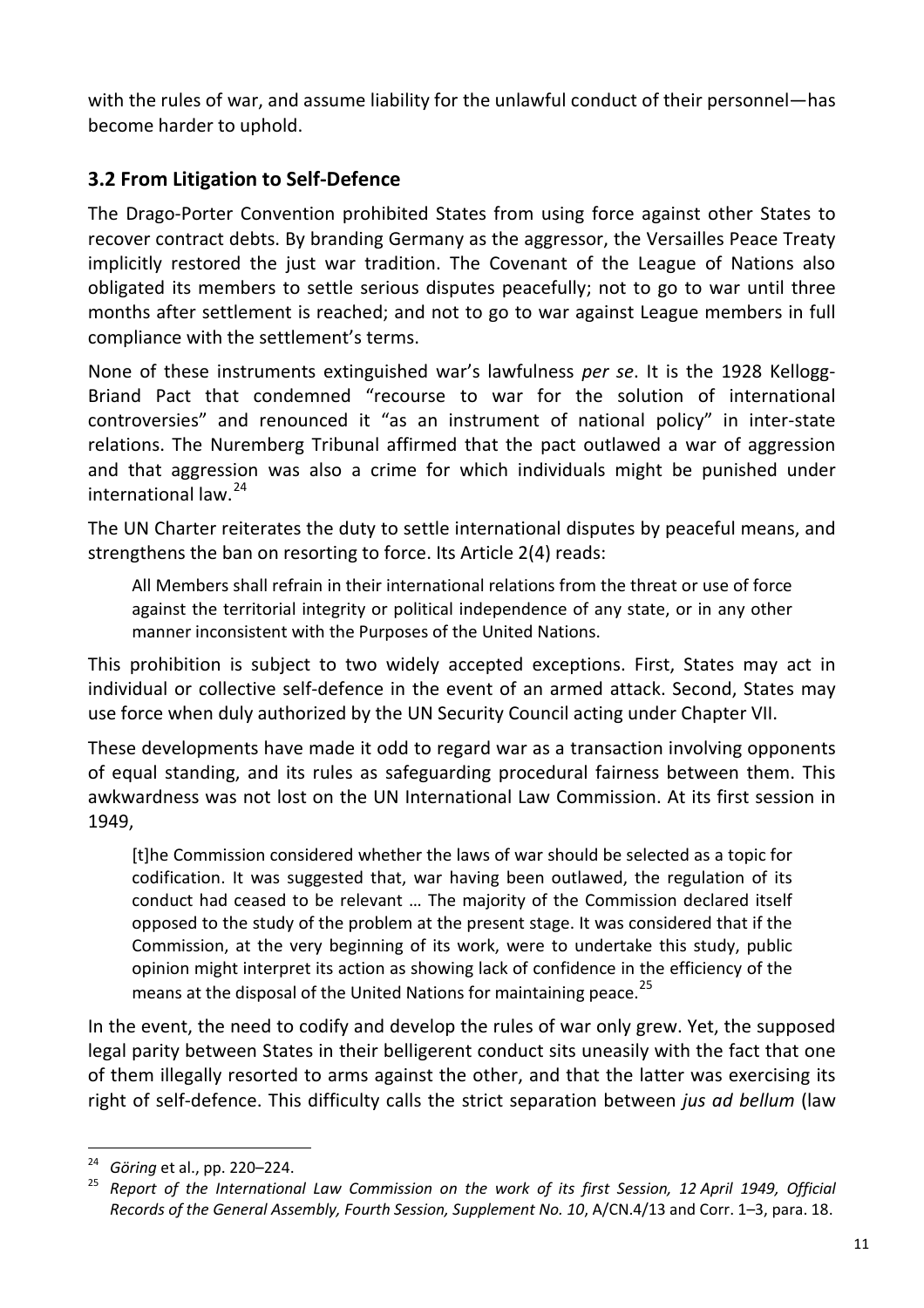concerning recourse to force) and *jus in bello* (law concerning belligerent conduct), a veritable article of faith among most international lawyers, into question.

For this inevitably raises issues about the need to distinguish harm that is militarily necessary from that which is unnecessary. Surely, no aggressor should be entitled to claim that its action is necessary? At Nuremberg, some Allied prosecutors argued, unsuccessfully, that Germany should not benefit from the rules of war. Conversely, those fighting for the "good" side should be given greater leeway in determining what is indispensable for the accomplishment of their mission, should they not? During the Kosovo crisis (1999), it was sometimes suggested that NATO should be permitted to broaden the range of objects constituting military objectives. Whether, by extension, individual soldiers who fight for an aggressor and those who fight for its victim are morally equal, is also a matter that inspires debates amongst philosophers and lawyers alike.

#### **3.3 New Modes and Dynamics of International Law-Making**

States formally remain the sole makers of international law. Its three primary sources—i.e., treaties, custom, and general principles of law—all require State involvement. For the most part, only States are competent to conclude treaties binding on themselves. Customary rules are formed, in principle, only when States exhibit sufficiently consistent behaviour and conviction that they are entitled or duty-bound to do so. General principles are typically found among those well-established in domestic legal systems.

Substantively, however, civil society actors have influenced the development of modern international law in the regulation of warfare.<sup>[26](#page-13-0)</sup> What is remarkable is their growing impact.

The method's origin may be traced to the earliest days of Geneva law. At the urging of a group of private Swiss citizens who would eventually form the ICRC, Switzerland convened a diplomatic conference at which participating States adopted the 1864 Geneva Convention. Thereafter, the ICRC and the Red Cross and Red Crescent Movement played leading roles in the adoption of subsequent Geneva Conventions, additional protocols and several weapons-related instruments. Non-State initiatives were the driving force behind many other treaties, such as the 1928 Havana Convention on Maritime Neutrality,<sup>[27](#page-13-1)</sup> the so-called 1935 Roerich Pact on artistic and scientific institutions and historic monuments.<sup>[28](#page-13-2)</sup> the 1948 Genocide Convention,<sup>[29](#page-13-3)</sup> the 1998 Rome Statute of the International Criminal Court,  $^{30}$  $^{30}$  $^{30}$  and the 2013 Arms Trade Treaty.  $^{31}$  $^{31}$  $^{31}$ 

Recently, NGOs have become even more prominent in multilateral treaty-making efforts undertaken outside of formal inter-governmental disarmament forums when the latter proved unable to take the matter forward themselves. The 1997 Ottawa treaty on anti-

<sup>26</sup> Alan Boyle and Christine Chinkin, *The Making of International Law*, Oxford University Press, 2007.  $\overline{a}$ 

<span id="page-13-1"></span><span id="page-13-0"></span> $27$  Based on the work produced at a meeting of the American Institute of International Law in Havana, Cuba, in 1917.

<span id="page-13-2"></span><sup>&</sup>lt;sup>28</sup> Developed through the work of Nicholas Roerich, the Roerich Museum of New York and Georges Chklaver.

<span id="page-13-3"></span> $29$  Based primarily on the work and lobbying of Rafał Lemkin.

<span id="page-13-4"></span><sup>&</sup>lt;sup>30</sup> Owing in large part to the work of a coalition of NGOs known as the Coalition for an International Criminal Court.

<span id="page-13-5"></span><sup>&</sup>lt;sup>31</sup> Developed through the advocacy of Óscar Arias and an NGO umbrella organization called Control Arms.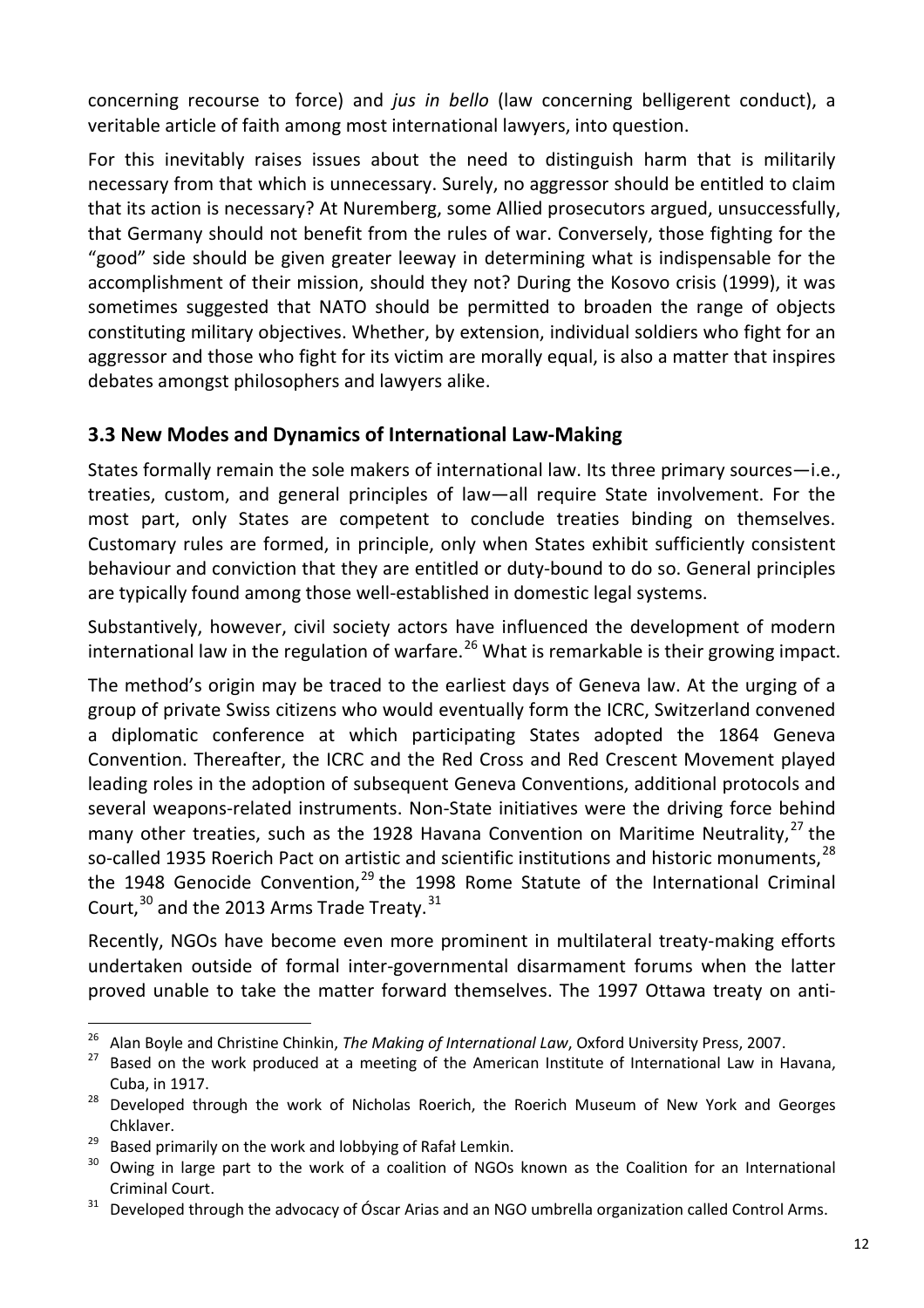personnel landmines<sup>[32](#page-14-0)</sup> and the 2008 Oslo convention on cluster munitions<sup>[33](#page-14-1)</sup> are noticeable examples in this regard. It may be said that the two UN conferences scheduled in 2017 for the negotiation of a treaty banning nuclear weapons also form part of this broad trend.<sup>[34](#page-14-2)</sup>

Besides civil society's growing input in its development, international law is undergoing transformations in its methodology. The Martens Clause's recent re-imagination becomes relevant here. As noted earlier, States originally introduced it in 1899 with a view to safeguarding the development of law through custom, and pre-empting disingenuous suggestions that only codified rules bound States. This remains the clause's most conservative, and least controversial, interpretation today.

In the *Kupreškić* case, the International Criminal Tribunal for the Former Yugoslavia (ICTY) considered whether belligerent reprisals directed against civilians during hostilities were customarily prohibited.<sup>[35](#page-14-3)</sup> The Trial Chamber suggested that the Martens Clause requires provisions granting belligerents discretionary power to be interpreted "so as to construe [such power] as narrowly as possible … and, by the same token, so as to expand the protection accorded to civilians".<sup>[36](#page-14-4)</sup> This interpretation, if correct, arguably extinguishes a long-held international law principle that a State remains free to act unless specifically prohibited by a rule. $37$ 

Some take the matter further. For them, the Martens Clause renders the principles of humanity and the dictates of public conscience directly applicable as normative restraints to belligerent conduct.<sup>[38](#page-14-6)</sup> This is only a small step away from replacing the presumed freedom of action with the presumed absence of such freedom (unless consistent with these principles and dictates). Such a reversal can generate far-reaching consequences, as will be seen below.

<span id="page-14-0"></span>Resulted from the work of the International Campaign to Ban Landmines, an NGO coalition, together with the ICRC, the Red Cross and Red Crescent Movement, and a group of like-minded States; accelerated after the 1996 review conference of the Convention on Certain Conventional Weapons (CCW) failed to adopt a protocol banning anti-personnel landmines.  $\overline{a}$ 

<span id="page-14-1"></span><sup>&</sup>lt;sup>33</sup> Resulted from the work of the Cluster Munitions Coalition, the ICRC, the Red Cross and Red Crescent Movement and in cooperation with like-minded States; accelerated after efforts to adopt a CCW protocol regulating cluster munitions during the early 2000s were blocked.

<span id="page-14-2"></span><sup>&</sup>lt;sup>34</sup> UN General Assembly resolution 71/258 "Taking forward multilateral nuclear disarmament negotiations", 23 December 2016 (A/RES/71/258). Co-ordinated largely through the International Campaign to Abolish Nuclear Weapons, a civil society coalition, in cooperation with the ICRC, the Red Cross and Red Crescent Movement, and like-minded States; brought to the UN General Assembly framework after the 2015 review conference of the Treaty on the Non-Proliferation of Nuclear Weapons ended without agreement on the desirability of a ban treaty.

<span id="page-14-3"></span><sup>35</sup> *Prosecutor v. Zoran Kupreškić* et al., Case No. IT-95-16-T, *Judgment*, 14 January 2000. Hereinafter, "*Kupreškić* Trial Judgment".

<span id="page-14-4"></span><sup>36</sup> *Kupreškić* Trial Judgment, para. 525.

<span id="page-14-5"></span><sup>37</sup> *The Case of the S.S. "Lotus", Publications of the Permanent Court of International Justice, Series A-No. 10*, *September 7th, 1927, Collection of Judgments*, p. 18.

<span id="page-14-6"></span><sup>&</sup>lt;sup>38</sup> Louise Doswald-Beck, "International Humanitarian Law and the Advisory Opinion of the International Court of Justice", *International Review of the Red Cross,* vol. 316, no. 35 (1997), p. 49; Rupert Ticehurst, "The Martens Clause and the Laws of Armed Conflict", 316 *International Review of the Red Cross, vol. 316, no.* 125 (1997), p. 126.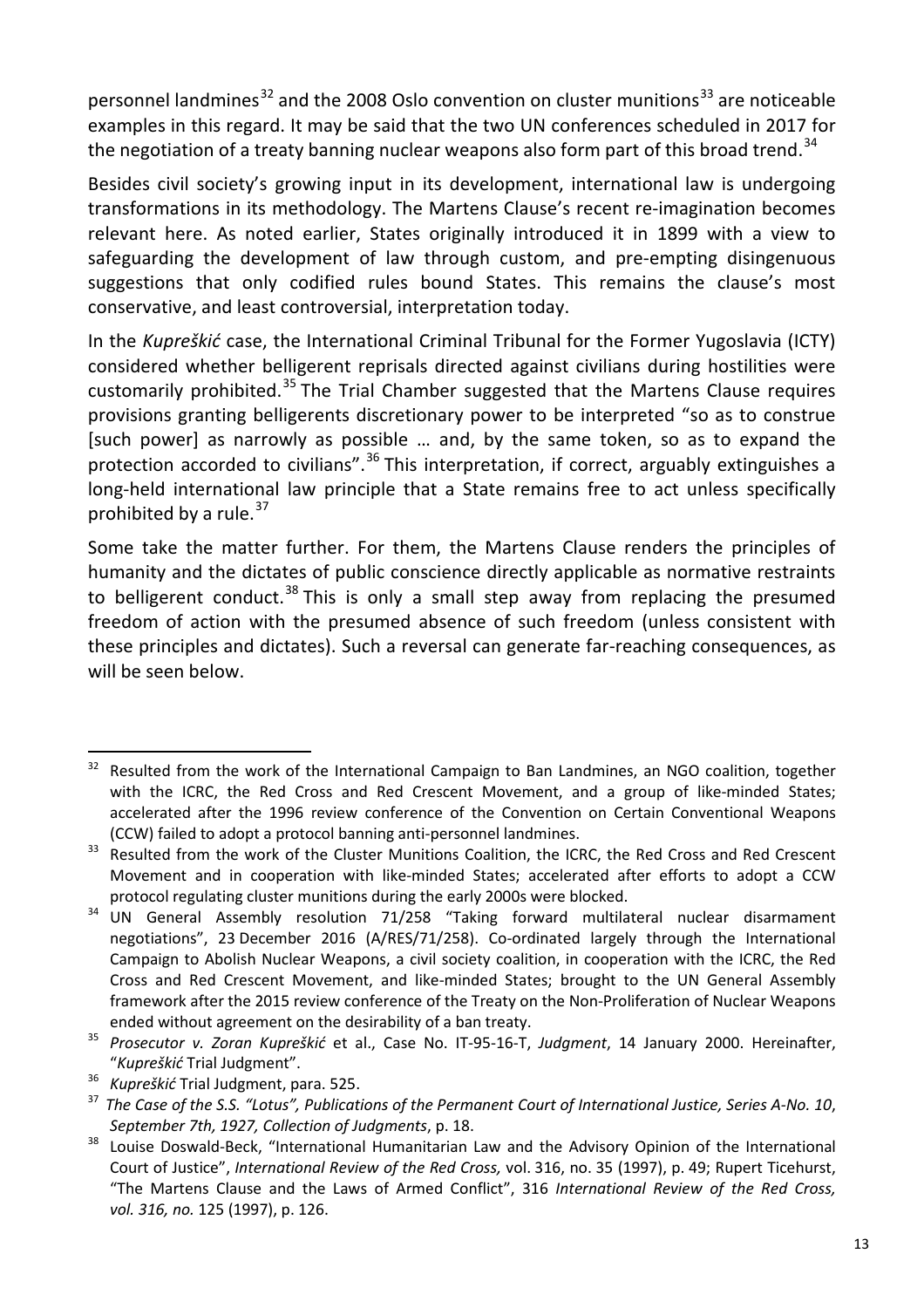In the era of non-international conflicts, the idea that the rules of war protect geostrategically vulnerable States against the arbitrary behaviour of hegemons has become less salient. Nowadays, it is often peripheral States that demand a freer hand in dealing with rebels and feel needlessly burdened by their international obligations. This, in addition to the maintenance of law and order being within their *domaine réservé*, explains the troubled genesis, narrow scope and limited content of 1977 Second Additional Protocol. Many of the same newly independent States that so firmly insisted on upgrading national liberation struggles to international armed conflicts under the 1977 First Additional Protocol found themselves vehemently opposed to according any appearance of legitimacy to their own domestic foes.

Meanwhile, discussions as to whether organized armed groups are bound by the rules of war and, if so, how they may be induced to comply with them, have arisen. During the Yugoslav crisis (1991–1995), representatives of self-proclaimed political entities signed agreements under the ICRC auspices pledging adherence to the law.<sup>[39](#page-15-0)</sup> There is growing authority for the view that at least some of the rules indeed bind non-State entities, although opinions differ as to why they do so. Civil society efforts such as Geneva Call engage armed groups by encouraging and rewarding law-abiding behaviour. Some argue that they should be given a sense of ownership in the law's development and compliance through the recognition of some formal standing.

#### **3.4 Stigmatizing Armed Violence**

Commentators note that the rules of war have become "humanized", or "homo-centric", over time.<sup>[40](#page-15-1)</sup> The emergence of international human rights law after the Second World War is a major contributing factor. In the late 1960s, respect for human rights in armed conflict became a global concern.<sup>[41](#page-15-2)</sup> The body of rules previously known as the "laws and customs of war", "laws of war", and the like, gradually changed its name to "international humanitarian law" (IHL). The emphasis now is how humanitarian considerations constrain belligerent conduct, rather than what humanity can be preserved amid war's necessities.

This trajectory also finds support in more recent rulings of international courts. In 1995, the ICTY held:

A State-sovereignty-oriented approach has been gradually supplanted by a humanbeing-oriented approach. Gradually the maxim of Roman law *hominum causa omne jus* 

<span id="page-15-0"></span>See, e.g., agreements of 22 May 1992 and 1 October 1992, both signed in Geneva between representatives of the government of Bosnia and Herzegovina, the Serbian Democratic Party and the Croatian Democratic Community. 39

<span id="page-15-1"></span><sup>40</sup> Theodor Meron, "The Humanization of Humanitarian Law", *American Journal of International Law, vol 94, no.* 239 (2000); Robert Kolb, "The Main Epochs of Modern International Humanitarian Law Since 1864 and Their Related Dominant Legal Constructions", in Kjetil Mujezinović Larsen, Camilla Guldahl Cooper and Gro Nystuen (eds.), *Searching for a 'Principle of Humanity' in International Humanitarian Law*, Cambridge University Press, 2013, pp. 52–55.

<span id="page-15-2"></span><sup>&</sup>lt;sup>41</sup> International Conference on Human Rights resolution XXIII "Human rights in armed conflict", adopted at Tehran, 12 May 1968 (A/CONF.32/41), p. 18; UN General Assembly resolution 2444 (XXIII) "Respect for human rights in armed conflicts", 19 December 1968 (A/RES/2444(XXIII)).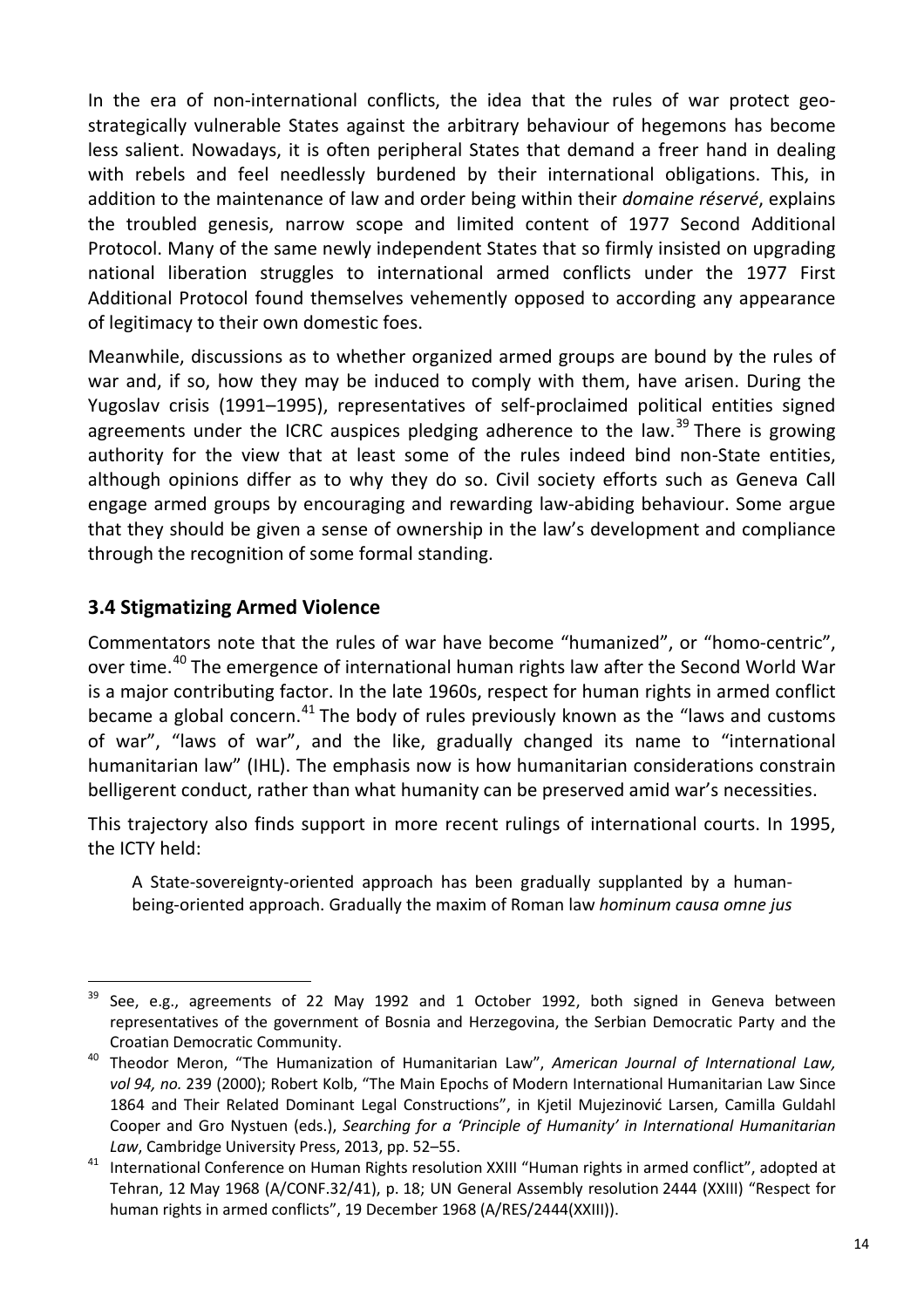*constitutum est* (all law is created for the benefit of human beings) has gained a firm foothold in the international community as well.<sup>[42](#page-16-0)</sup>

In its *Nuclear Weapons* advisory opinion issued the following year, the ICJ observed that "the principles and rules of law applicable in armed conflict—at the heart of which is the overriding consideration of humanity—make the conduct of armed hostilities subject to a number of stringent requirements".<sup>[43](#page-16-1)</sup>

The so-called "capture rather than kill" debate<sup>[44](#page-16-2)</sup> illustrates the privileged position to which humanitarian considerations have arguably ascended vis-à-vis military considerations. Where an adversary can be captured or killed, must that adversary, even an able-bodied and non-surrendering enemy combatant, not be killed? Those who respond affirmatively to this question<sup>[45](#page-16-3)</sup> believe that today's rules of war are concerned with minimizing violence generally and that they require the employment of the least injurious means and methods of combat. In the ICRC's words: "[T]he principles of military necessity and of humanity reduce the sum total of permissible military action from that which IHL does not expressly prohibit to that which is actually necessary for the accomplishment of a legitimate military purpose in the prevailing circumstances".<sup>[46](#page-16-4)</sup> On this view, every belligerent act is a deviation from its peacetime counterpart, and every rule of war a necessity-driven derogation clause from its "more restrictive" peacetime counterpart.<sup>[47](#page-16-5)</sup> From the latter rule, only that deviant instance which proves militarily necessary would, on a case-by-case basis, be eligible for derogation.<sup>[48](#page-16-6)</sup>

Belligerent reprisals against civilians during hostilities are another example. When finding this technique customarily unlawful, the ICTY's *Kupreškić* Trial Chamber stated:

The most blatant reason for the universal revulsion that usually accompanies reprisals is that they may not only be arbitrary but are also not directed specifically at the individual authors of the initial violation … the reprisal killing of innocent persons, more or less chosen at random, without any requirement of guilt or any form of trial, can safely be characterized as a blatant infringement of the most fundamental principles of human rights.<sup>[49](#page-16-7)</sup>

Some have taken issue with this ruling. According to the UK manual on the law of armed conflict, "the court's reasoning is unconvincing and the assertion that there is a prohibition in customary law flies in the face of most of the State practice that exists. The UK does not

<span id="page-16-0"></span><sup>42</sup> *Prosecutor v. Duško Tadić a/k/a "Dule"*, Case No. IT-94-1, *Decision on the Defence Motion for Interlocutory Appeal on Jurisdiction*, 2 October 1995, para. 97. l

<span id="page-16-1"></span><sup>43</sup> *Nuclear Weapons*, para. 95.

<span id="page-16-2"></span><sup>44</sup> Ryan Goodman, "The Power to Kill or Capture Enemy Combatants", *European Journal of International Law,* vol. 24, no. 819 (2013); Michael Schmitt, "Wound, Capture, or Kill: A Reply to Ryan Goodman's 'The Power to Kill or Capture Enemy Combatants'", *European Journal of International Law,* vol. 24, no. 855 (2013).

<span id="page-16-3"></span><sup>45</sup> Jean Pictet, *Development and Principles of International Humanitarian Law*, Martinus Nijhoff Publishers/Henry Dunant Institute, 1985, pp. 75–76; ICRC, *Interpretive Guidance*, p. 82, n. 221.

<span id="page-16-4"></span><sup>46</sup> ICRC, *Interpretive Guidance*, p. 79.

<span id="page-16-5"></span><sup>47</sup> Nils Melzer, *Targeted Killing in International Law*, Oxford University Press, 2008, p. 287.

<span id="page-16-6"></span><sup>48</sup> But see Geoffrey S. Corn, Laurie R. Blank, Chris Jenks and Eric Talbot Jensen, "Belligerent Targeting and the Invalidity of a Least Harmful Means Rule", *International Law Studies,* vol. 89, no. 536 (2013).

<span id="page-16-7"></span><sup>49</sup> *Kupreškić* Trial Judgment, paras. 528–529.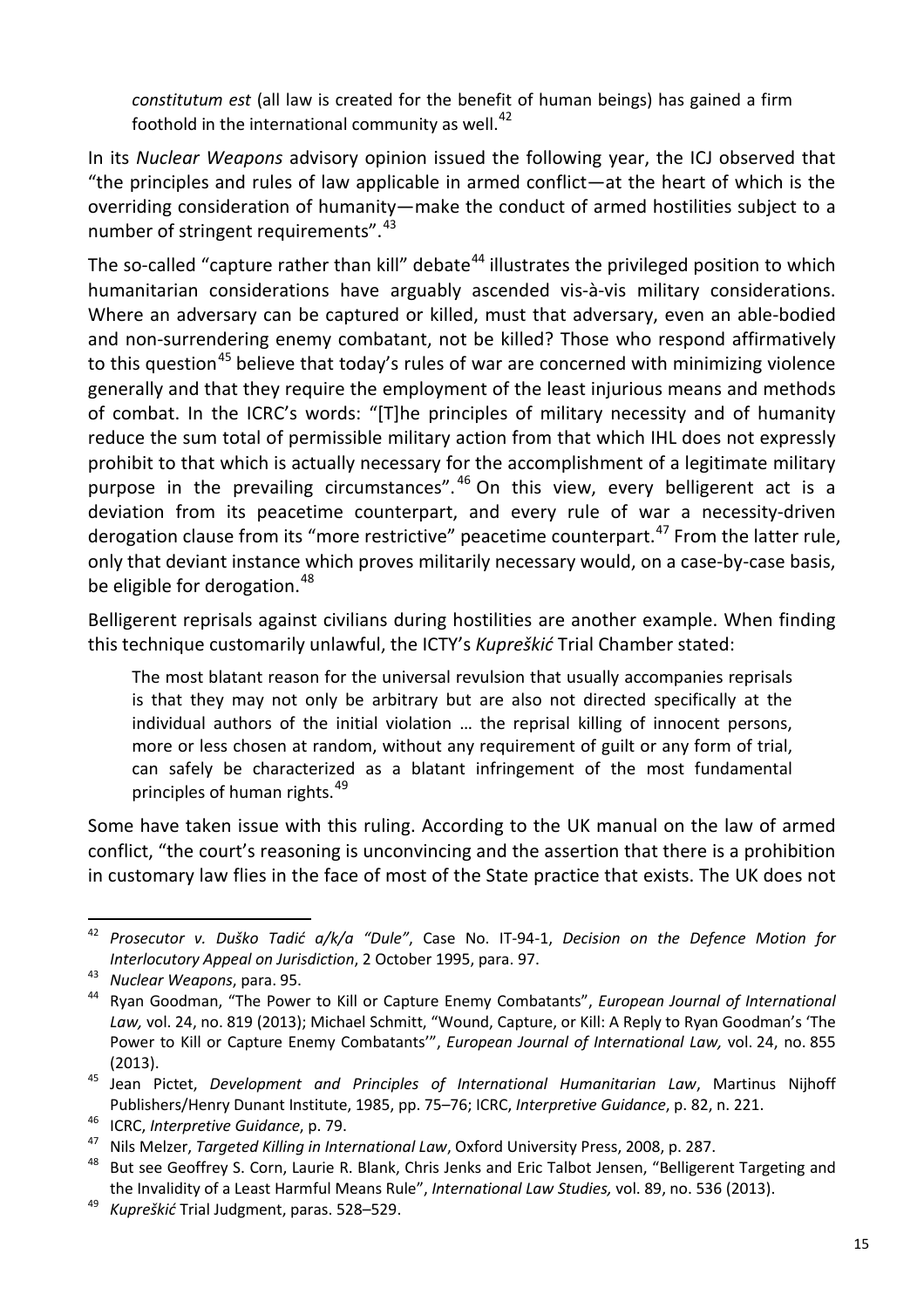accept the position as stated in this judgment".<sup>[50](#page-17-0)</sup> One commentator complains of "a clear propensity" to inflate humanity vis-à-vis military necessity: "the ICTY has admitted as much. When they engage in such activism, international tribunals supplant States in their role as the arbiter of the balance".<sup>[51](#page-17-1)</sup>

This shift is not confined to methods of combat. Both anti-personnel landmines and cluster munitions were banned on account of their unacceptably inhumane effects, amid objections by States that ascribed overriding military value to their use. The same may be said of the widening rift between those advocating a ban on nuclear weapons on humanitarian grounds and those opposed to it on security grounds.

## **4. The Hague's Legacy**

 $\overline{a}$ 

With the benefit of hindsight, it is easy to praise the 1899 and 1907 Hague conferences as towering successes or dismiss them as dismal failures. Our discussion counsels caution against rushing to such conclusions.

The two gatherings were very much products of their own era. While the articulation of war rules and weapons regulations were indeed their major achievements, the Hague law of the late nineteenth century and the early twentieth century limited itself to wars between States, and then only to matters around which their mutual interests converged. The Hague conferences successfully developed key techniques and institutions of peaceful dispute settlement, but they did so only to the extent that war remained available as a measure of last resort.

Some of their objectives, such as limiting general levels of armaments and military budgets, stood limited chances then, as they do today. Whether as a means of settling disputes or self-defence, most States have chosen to maintain their arms rather than entrust themselves entirely to compulsory arbitration or judicial settlement. Weapons considered by technologically advanced States to offer overriding military value have eluded meaningful restrictions.

Our era has a very different outlook. Modern wars not only involve States, but also, and with an increasing frequency, organized armed groups. Distinction between military objectives on the one hand and civilian persons and objects on the other, a sign of economy of force as well as a fundamental IHL principle, is increasingly blurred through normative erosion, relentless advancement in military technology and rapid evolution of warfare. Contemporary conflicts are often characterized by chaos lacking in political control and accountability.

We also have different expectations of how the rules are made, and what they contain. Civil society input has become more vocal and influential. Non-State entities carry more weight, both as duty-bearers and stakeholders, in the law's development and

<span id="page-17-0"></span><sup>50</sup> UK Ministry of Defence, *The Manual of the Law of Armed Conflict*, Oxford University Press, 2004, para. 16.19.2, n. 62.

<span id="page-17-1"></span><sup>51</sup> Michael N Schmitt, "Military Necessity and Humanity in International Humanitarian Law: Preserving the Delicate Balance", *Virginia Journal of International Law,* vol. 50, no. 795 (2010), p. 822.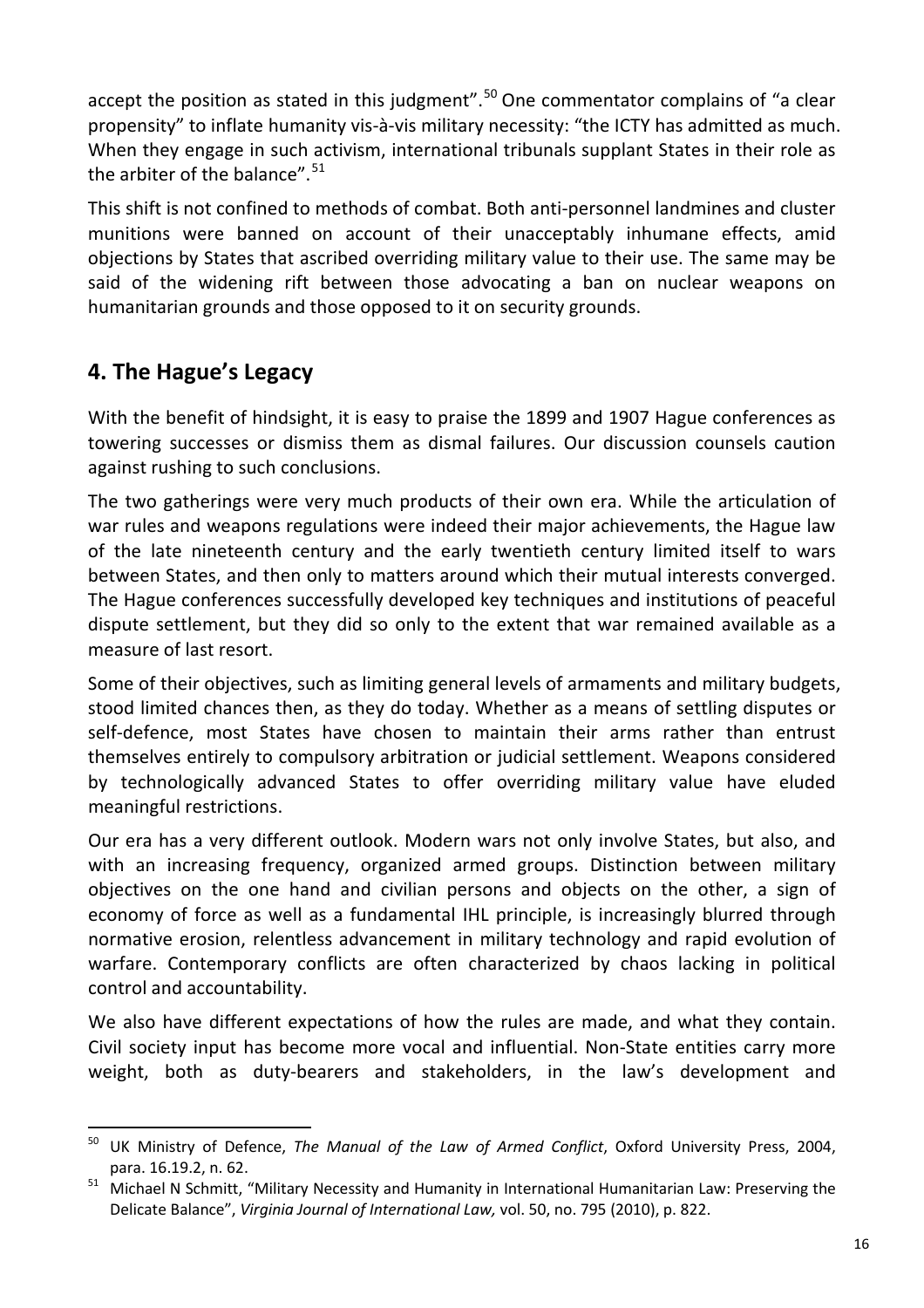implementation. Neither fairness between warring parties nor military necessity may be so readily accepted as a controlling consideration in IHL norm-creation.

These observations point to the potential, indeed imperative, of multilateral law-making attuned to the needs and dispositions of the time. What should today's equivalent to the 1899 and 1907 Hague conferences and their outcomes, in terms of scope, composition, modality, and contribution to international society, look like? The second conference's 110th anniversary is a fitting moment to reflect on this question.